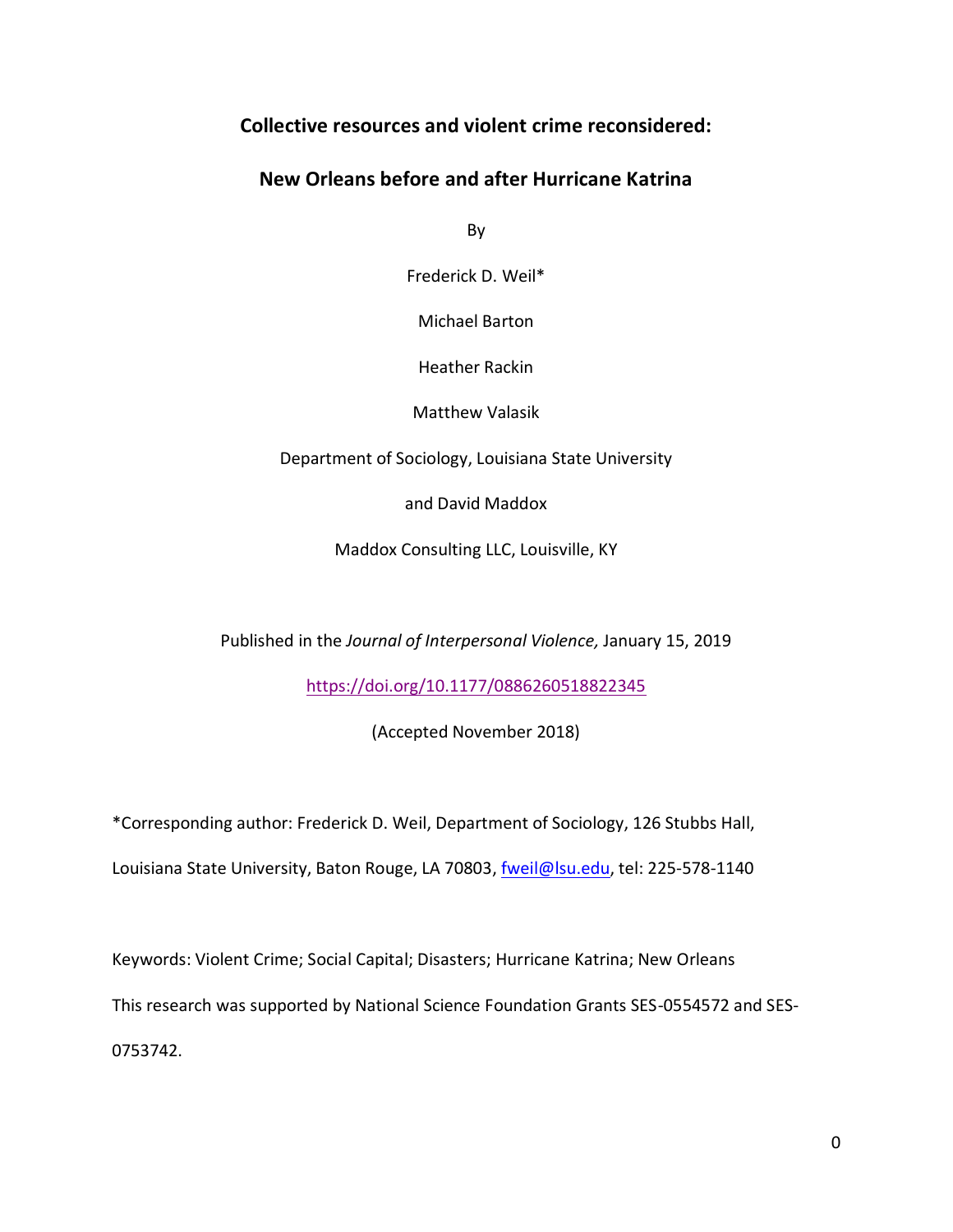## **Collective resources and violent crime reconsidered:**

#### **New Orleans before and after Hurricane Katrina**

Social research has long shown that concentrated disadvantage is a strong and consistent predictor of violent crime (Kubrin 2003; Pyrooz 2012; Valasik, Barton, Reid, and Tita 2017). For just as long, researchers have argued that social processes and organizations play an important role, but it has been more difficult to measure and show their effects. Historically, researchers spoke of social control (Janowitz 1978), and more recently of social capital (Coleman 1988), collective efficacy (Sampson 2012), civic engagement (Prewitt, Mackie, and Habermann 2014), and community organizations and institutions (Wo, Hipp, and Boessen 2016). These collective resources<sup>1</sup> often showed beneficial effects, but while some theorists (Sampson 2012; Bursik and Grasmick 1993; Bursik 1988) argued that they would mediate the effects of structural factors on violent crime, they have not always done so (Kubrin and Wo 2016). Researchers also examined whether major events like disasters influenced these patterns, and debated whether a disaster increases or reduces crime (Spencer 2016; Zahran, Shelley, Peek, and Brody 2009; Prelog 2016; Curtis and Mills 2011; Frailing and Harper 2016a; Frailing and Harper 2016b; Doucet and Lee 2015). This research also sometimes produced conflicting results.

One of the biggest challenges in researching the effect of collective resources or disasters on violent crime is obtaining adequate data. Indicators of structural factors and violent crime are regularly measured by public or government sources, but indicators of

 $\overline{a}$ 

 $1$  We use the term "collective resources" as an umbrella expression to refer to a range of collective, organizational, or institutional phenomena that describe different forms of social solidarity or organization.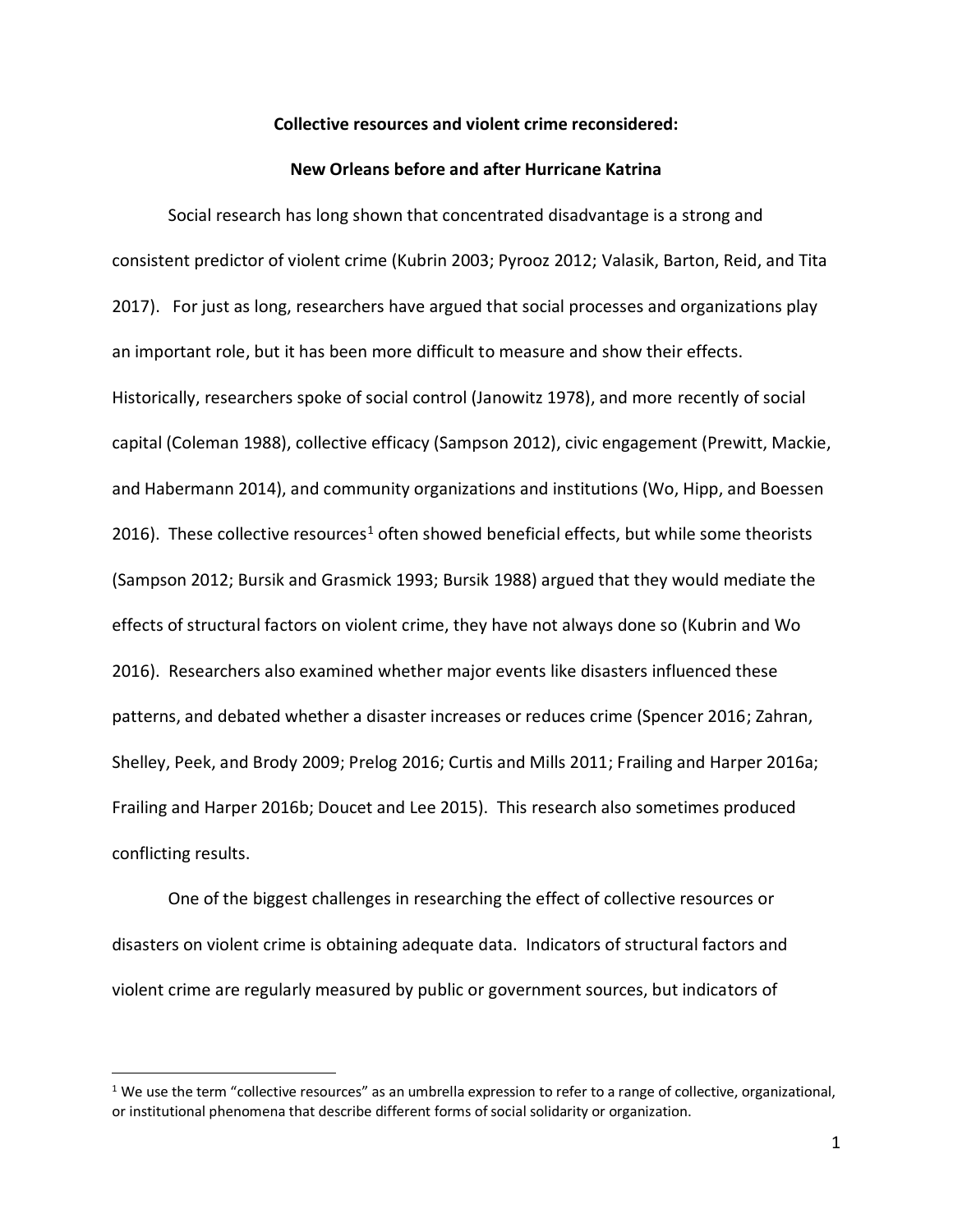collective resources are often difficult to collect or find. Further, disasters may or may not occur within the time period under examination. Because indicators of collective resources are so scarce, and disasters are so unpredictable, it is worth reconsidering their effects when they can be measured.

The present study examines whether collective resources were associated with lower levels of violent crime in New Orleans before and after Hurricane Katrina. We examine the relationship of social trust, social networks, and civic engagement with levels of neighborhood violent crime in the New Orleans. We take into account concentrated disadvantage, and factor in the influence of the disaster. We conducted a large (N=5,060) survey of Hurricane Katrina survivors in New Orleans which included a range of questions about collective resources that could be aggregated to the tract level and merged with census and crime data (Weil, Rackin, and Maddox 2018).

Our analyses examine (1) the association of different types of collective resources with violent crime, (2) the extent to which these collective resources mediate the influence of concentrated disadvantage, and (3) the effect of a major disaster on these associations. Previous research found mixed results regarding how collective resources affect crime levels (Sampson 2012; Bellair and Browning 2010; Kubrin and Wo 2016), which Bellair and Browning (2010) attribute to data limitations that make it hard to evaluate the importance of different measures of community cohesion. Our data allow for a reconsideration of this question by distinguishing among several measures of collective resources. We evaluate the effect of social trust, which is a major component of several theories of community cohesion. We also make a distinction between bonding and bridging social networks and find new patterns that have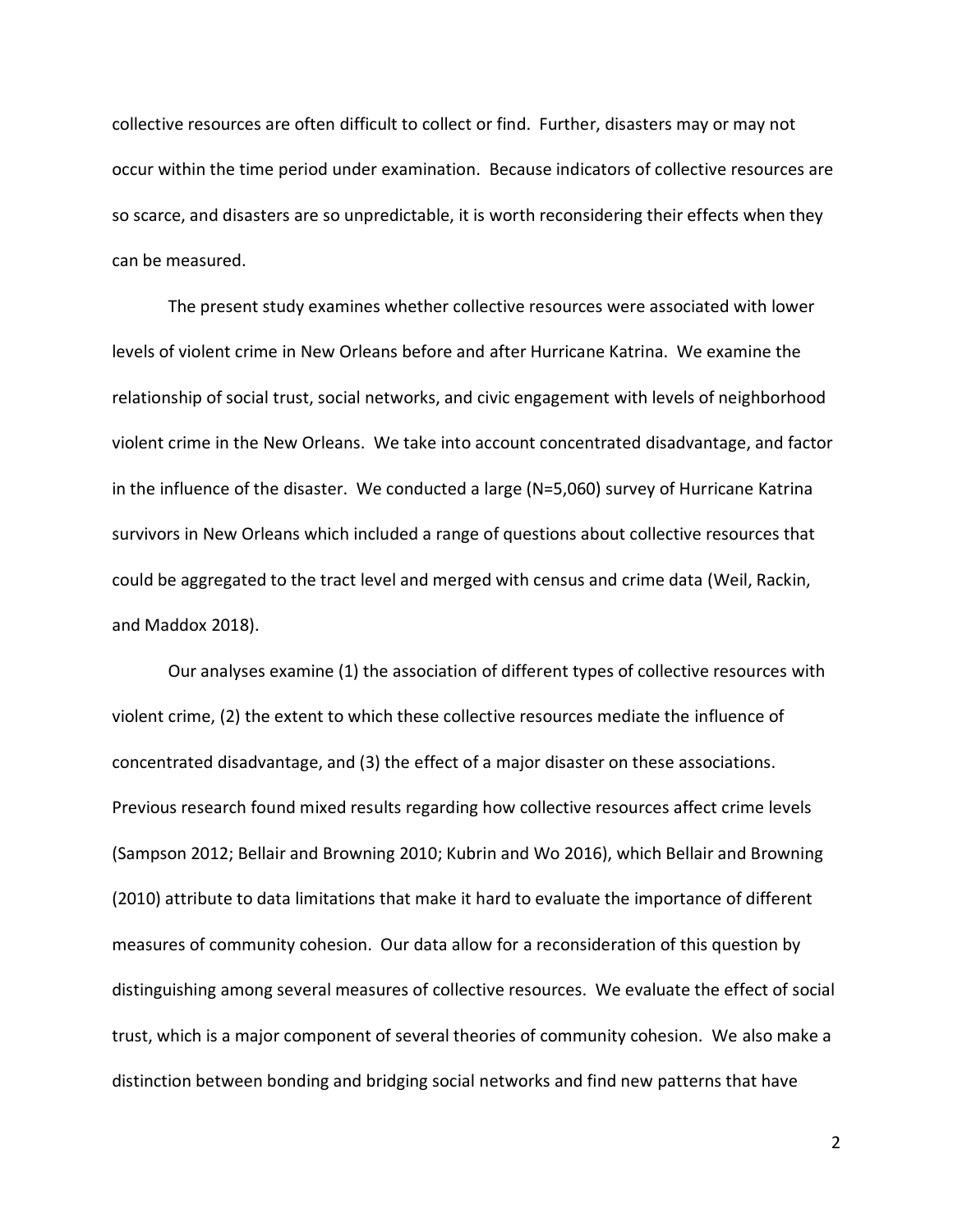often been proposed and tested with proxy variables (Beyerlein and Hipp 2006), but almost never examined with direct measurements. We also examine the effects of civic engagement, which we measure as citizen participation, rather than the more common proxy of organizational density (Doucet and Lee 2015; Wo, Hipp, and Boessen 2016). Next, we test the well-established finding that concentrated disadvantage increases violent crime, and evaluate the balance between structural and collective resource influences on violent crime. Finally, we examine the effect of the disaster and weigh evidence for two competing theories that (a) postdisaster altruism reduces crime, or (b) that increased post-disaster inequality increases crime.

Our results reconfirm some established findings, shed new light on propositions previously tested with proxy variables, and provide evidence in support of one, but not both, of the two major propositions about the effect of a major disaster on the etiology of violent crime. We argue that there is still much work to be done in mapping out how different types of collective resources affect crime, as well as other social outcomes. For instance, we suggest that collective resources may have different effects on "adversarial" social outcomes like crime than on "cooperative" social outcomes like disaster recovery. We discuss some of the implications of these different effects and suggest some of the research questions that remain to be addressed in understanding how collective resources operate in society.

### **Collective resources, community organizations, and violent crime**

Much current research on collective resources, structural factors, and violent crime can be traced to the Chicago School of Sociology's concept of social control (Janowitz 1978) and Shaw and McKay's (1942) study of juvenile delinquency in Chicago neighborhoods. The concept of social control included sub-institutional forms of self-governance including social networks,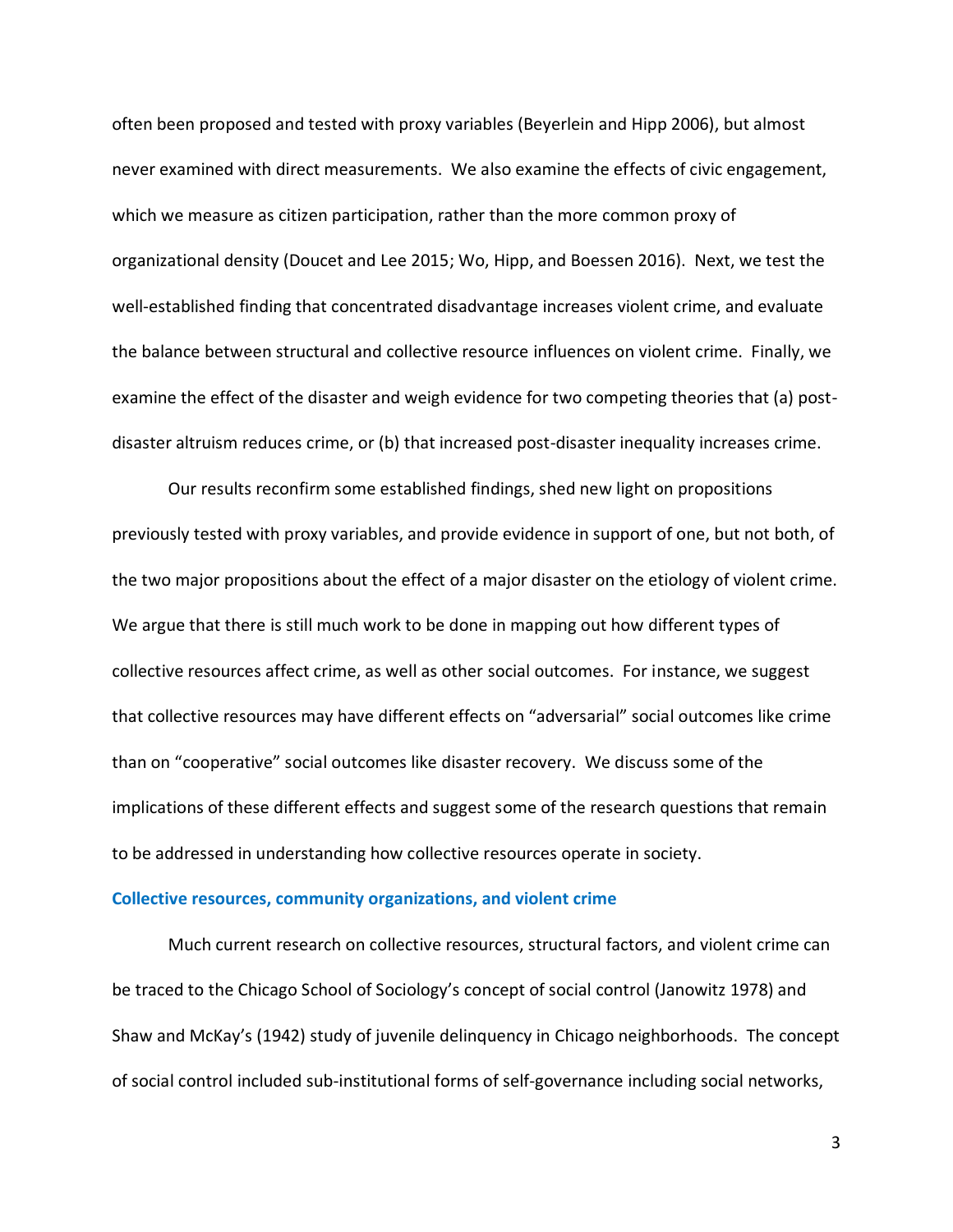civic engagement, and socialization. Yet these forms of informal social control were hard to measure directly. Beginning with Shaw and McKay (1942), researchers assessed the importance of structural factors like low socioeconomic status, racial/ethnic heterogeneity, and residential instability for crime and assumed that these factors inhibited the development of informal social control, which was taken to be an unmeasured intervening factor (Kubrin and Wo 2016). This inability to differentiate the effects of structural causes from social control causes of delinquency resulted in criticisms that community social control and disorganization were not being assessed (Kornhauser 1978).

More recent research attempted to measure collective resources directly and further develop the theoretical models. For instance, Sampson's (2012; Sampson, Raudenbush, and Earls 1997) model of collective efficacy exhibits some the strongest and most consistent negative correlations with violent crime. Sampson argued that previous approaches emphasized shared values too much and collective actions too little. Thus, he conceptualizes collective efficacy as composed of two elements, social cohesion/trust or how closely individuals in a community are connected to and support each other, and informal social control or the commitment of neighbors to intercede if they witness wrongdoing.

The theoretical concept of collective efficacy has generally been well received, but its operationalization generated criticism (Hipp 2016; Hipp and Wo 2015). Critics noted that social control was measured with survey questions that asked what respondents thought neighbors might do in hypothetical situations rather than what they have done themselves or observed their neighbors doing. This is problematic because this operationalization might measure reputation or attribution rather than actions (Hipp and Wo 2015; Warner 2007). In that case,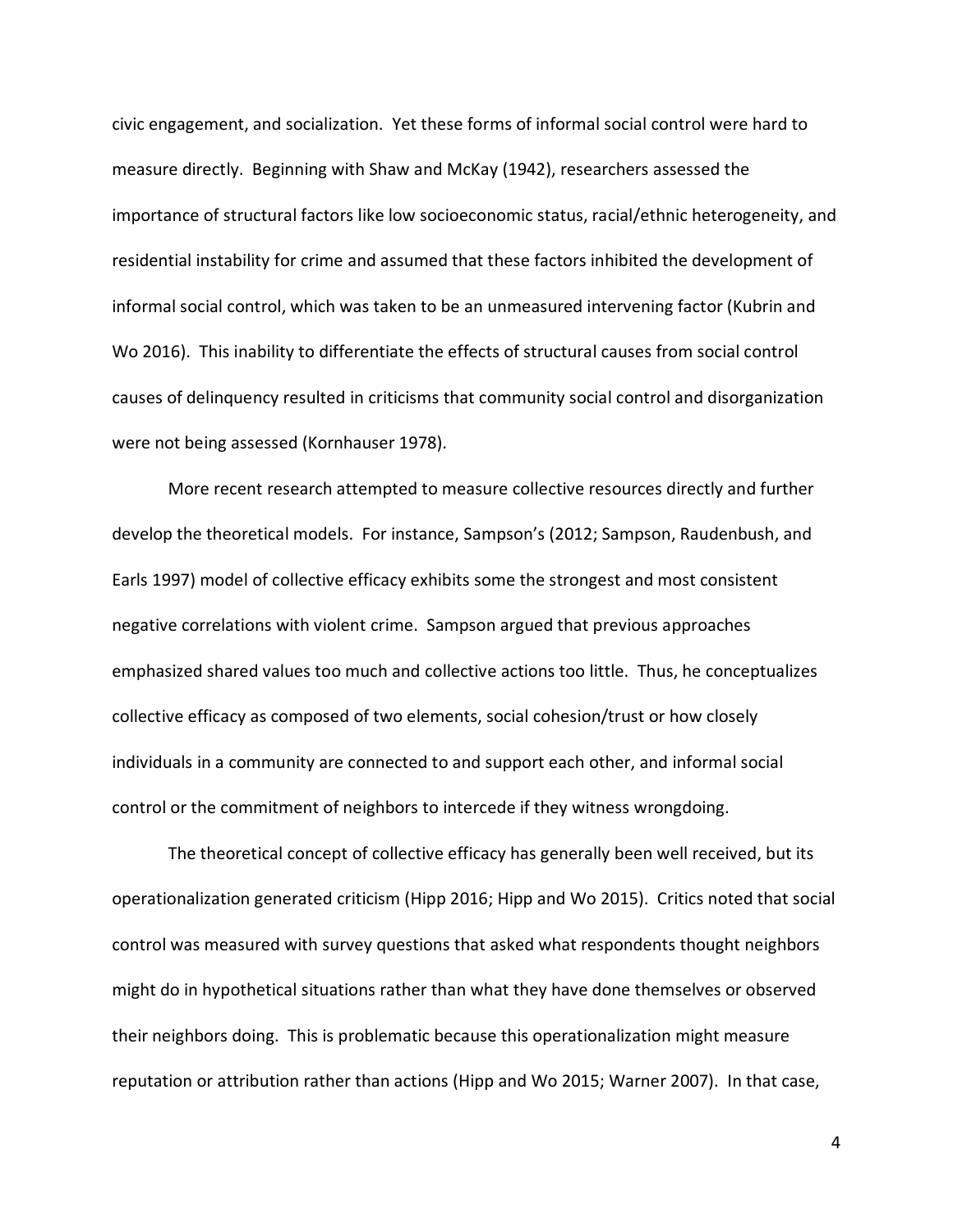the causality might be the reverse: not that neighbors' actions affect crime levels, but rather that existing crime levels might predict respondents' attribution of actions to their neighbors. Hipp (Hipp 2016; Hipp and Wickes 2016) shows that a rise of violent crime in a neighborhood was followed by a decline of collective efficacy at a later time, but not the reverse. Others found that crime causes fear and out-migration, both of which may undermine collective efficacy (Skogan 2012b; Hipp, Tita, and Greenbaum 2009). Thus a rise in crime might drive down a neighborhood's reputation, and respondents might attribute the change to presumed (rather than observed) actions of their neighbors. However, Sampson (2012) presents contrary evidence that collective efficacy, measured at one time, was associated with lower crime at a later time, which supports the causal direction he proposes, namely that collective efficacy reduces crime. Thus, the negative correlation between measured collective efficacy and violent crime seems well established, but the validity of the index and its causal relationship with crime remains under debate.

Research has produced more consistent findings about other types of collective resources like social networks, civic engagement, or community organizations and institutions, as we review in the following sections.

The informal social control perspective suggests that social networks should reduce crime, possibly because higher status people would have stronger social networks. Yet since the 1920s, research found that social networks did not correspond directly with social status or to crime. Thus, Zorbaugh (1929) found that wealthier people may have stronger social networks, but their networks were not necessarily based in their neighborhoods. Further, social networks in disadvantaged neighborhoods may not be as weak as often posited (Whyte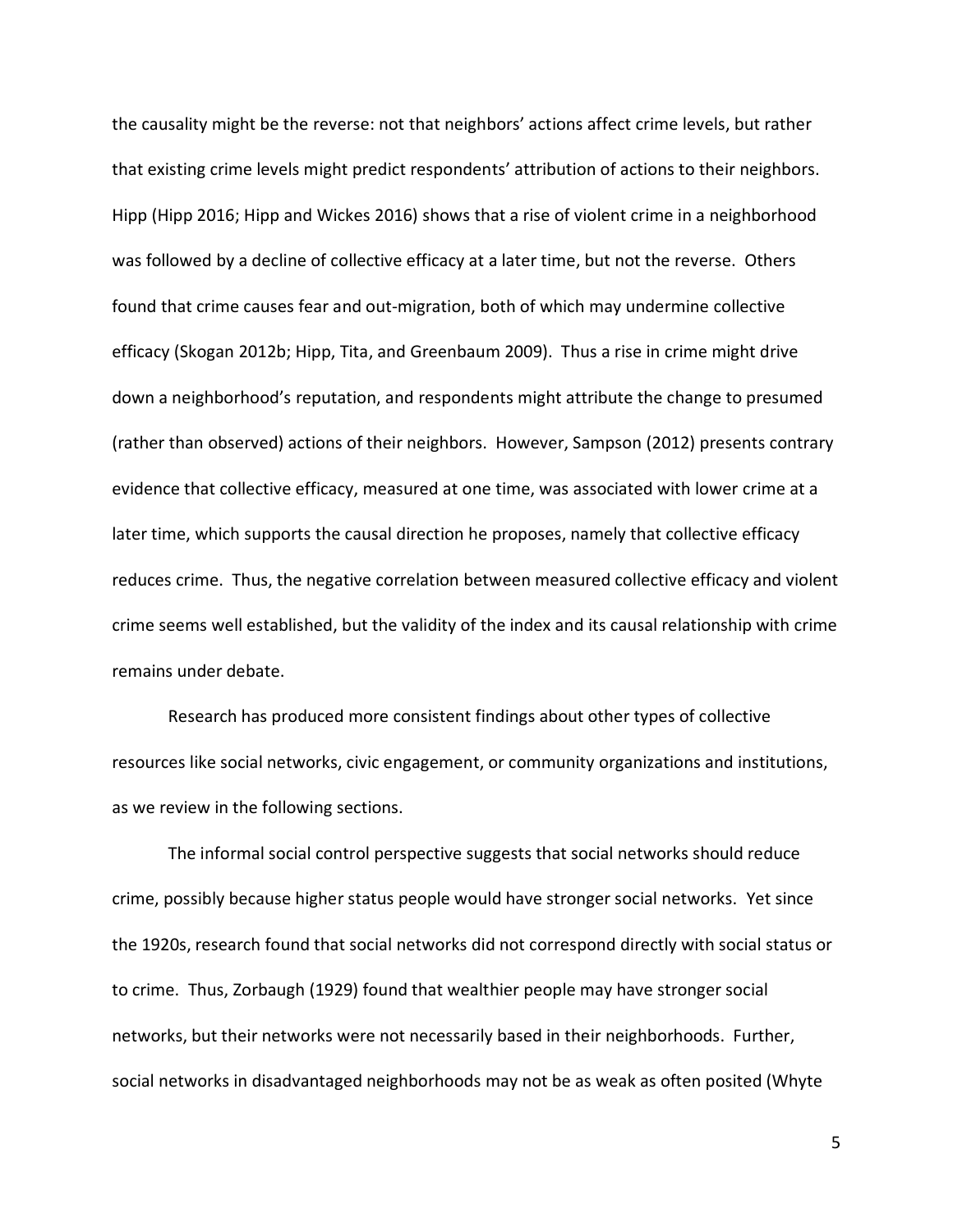1943; Simon and Burns 1997). Indeed, Wilson (1987) argued that the problem faced by poor neighborhoods is not lack of social networks, but rather that the networks do not extend beyond a neighborhoods' boundaries (Grannis 2009). In other words, poor communities may have bonding, but not bridging, social networks (Putnam 2000; Woolcock 1998) – where bonding networks are connections among people within a neighborhood and bridging networks are connections among people across neighborhood lines. More generally, bonding networks are understood as ties among similar people, and bridging networks are understood as ties among people who differ from each other. Even in middle income neighborhoods where social networks were often thought to be strong and effective, Carr (2003) argued that a "new parochialism" depends less on social networks and more on formal and limited partnerships between local organizations and the authorities. Typical actions lie not so much in informally dissuading offenders, but rather in removing or disrupting their gathering places (e.g., local bars, street corners; see also Brown 2016).

Researchers also found that offenders may be as likely to have strong social networks as law-abiding citizens (Browning, Feinberg, and Dietz 2004; Kirk 2015). Pattillo (1999) found that even in middle class neighborhoods surrounded by poor high-crime neighborhoods, networks of offenders can intrude and compromise the hoped-for beneficial effect of neighborhood social networks. While theorists argue that informal social control or collective efficacy intervene and explain the effect of social networks (Bursik and Grasmick 1993; Bursik 1988; Sampson 2012), quantitative studies have shown a wide range of effects of social networks on crime, positive, negative, or null (Sampson and Groves 1989; Bellair and Browning 2010; Kubrin and Wo 2016).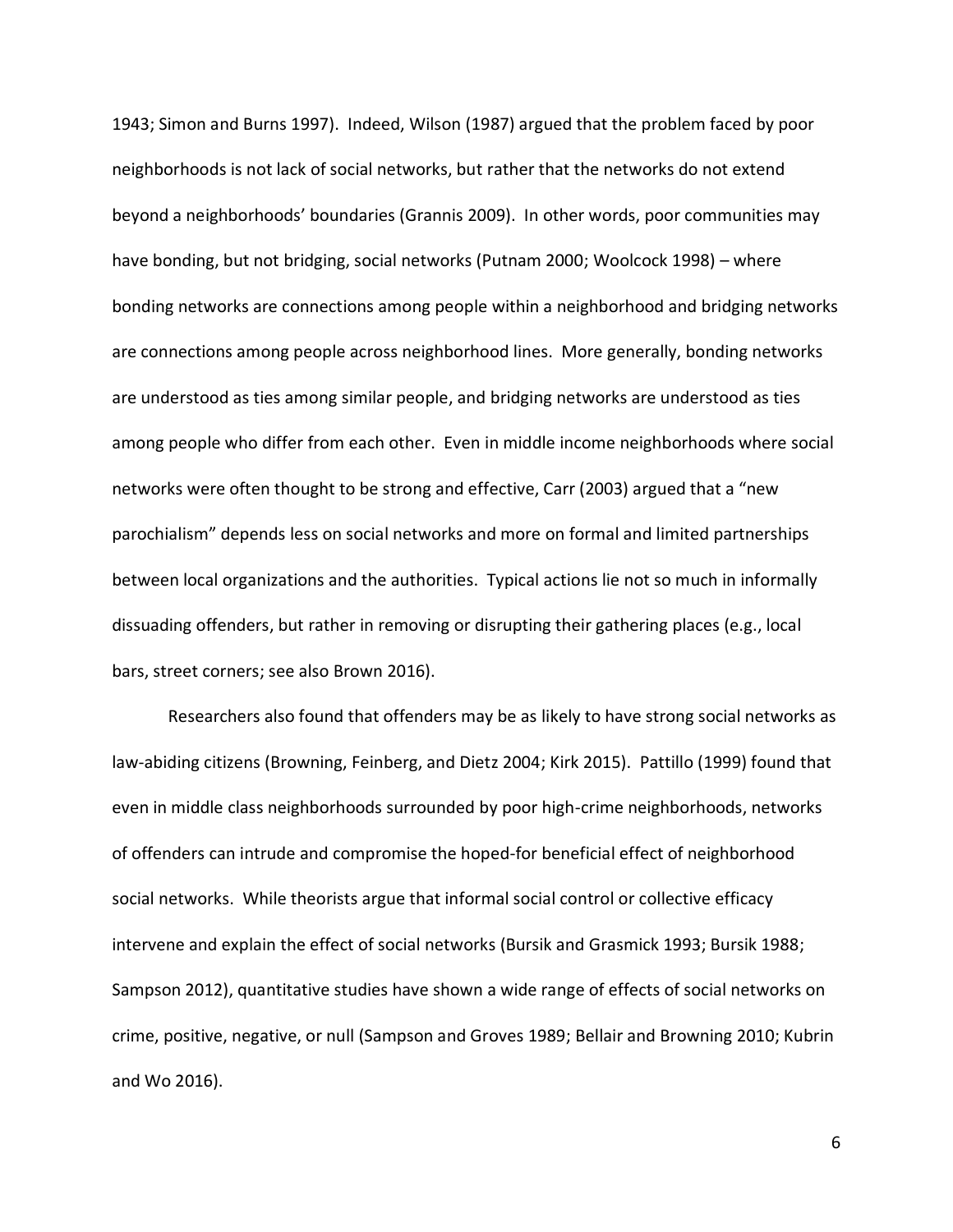Thus, the research leaves open the possibility that only certain types of social networks inhibit crime. Bridging networks may reduce violent crime by bringing people together from across neighborhood, ethnic, and religious lines, while bonding networks may increase violent crime by bringing together, not only law-abiding residents, but also like-minded offenders. We are not aware of quantitative research that tests this proposition directly, but Brown (2016) gives ethnographic evidence for it; Sampson (2012) obtains an analogous finding for elite networks; and several researchers characterize certain religious and neighborhood organizations that reduce crime as "bridging," as we discuss below (Beyerlein and Hipp 2006; Wo, Hipp, and Boessen 2016).

Research on civic engagement likewise shows only weak effects on violent crime, even though it often influences other social outcomes. Verba and colleagues (Verba, Schlozman, and Brady 1995) found that higher status people participated in civic affairs more often than lower status people. Thus, civic engagement was stronger in higher income, lower-crime neighborhoods where it is less needed. Second, civic engagement is generally understood as people coming together to achieve commonly-held goals, even if they are in opposition to other groups. It can be hard to organize against crime because criminals are uncooperative, elusive, adaptive, and often dangerous (Skogan 1988). Further, as part of the "new parochialism" (Carr 2003), civic engagement might involve, not confronting offenders, but cooperating with local authorities to shut down gathering places for offenders (Brown 2016). Such efforts might help bolster organizations or encourage the authorities to take crime suppression more seriously (Bennett, Holloway, and Farrington 2006).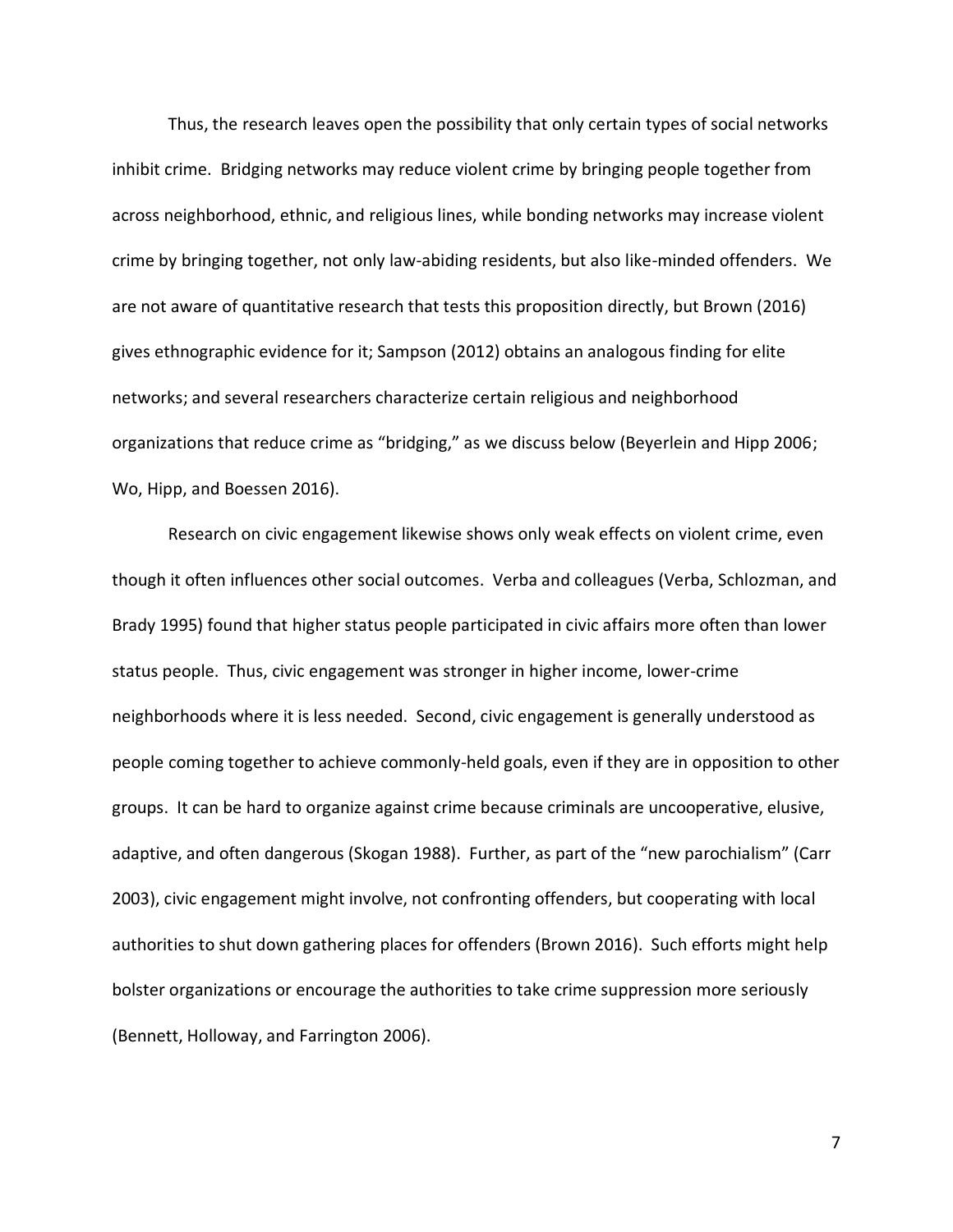Accordingly, civic engagement rarely has a direct effect on crime, though it is found to work indirectly through collective efficacy (Sampson 2012). To be sure, civic engagement is usually measured as citizen participation in a range of civic activities, and the questions do not always specify the activities in sufficient detail to investigate certain approaches like community policing or working with authorities. Still, existing research gives little support for the proposition that civic engagement is a mechanism by which informal social control reduces violent crime.

By contrast, a good deal of empirical research suggests that certain local organizations and institutions might suppress violent crime. For instance, researchers sometimes take organizations and institutions as indirect or proxy measures of civic engagement or social cohesion. Thus, while churches as a whole might or might not reduce crime (Doucet and Lee 2014; Sampson 2012), several studies have shown that the presence of "bridging" denominations (e.g., mainstream Protestants, Catholics) reduces crime, while the presence of "bonding" denominations (e.g., Evangelical Protestants) increases crime (Beyerlein and Hipp 2006; Wo, Hipp, and Boessen 2016; Desmond, Kikuchi, and Morgan 2010; Lee and Bartkowski 2004). Some local institutions like cafes, recreation centers, and community policing are associated with lower crime, while other institutions like bars or payday lenders are associated with higher crime (Papachristos, Smith, Scherer, and Fugiero 2011; Kubrin and Hipp 2016; Peterson and Krivo 2010; Wo 2014). Results are mixed for the importance of voluntary organizations, neighborhood associations, and nonprofits (Sampson 2012; Wo, Hipp, and Boessen 2016). Yet Skogan (1988; 2012a) cautions that these correlations could be spurious. That is, organizations can have a strong class character, where upper status neighborhoods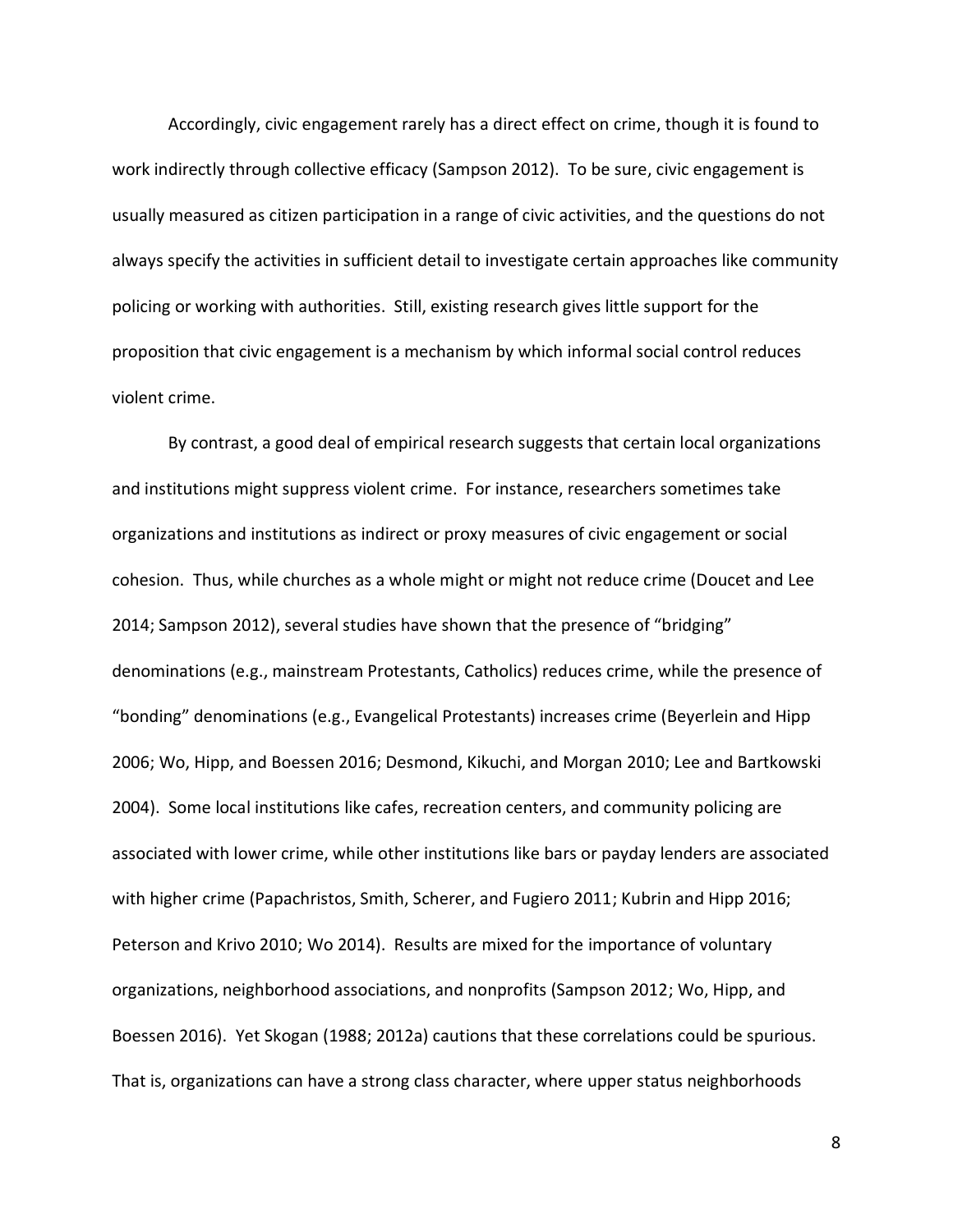have stronger voluntary organizations and less crime, and lower status neighborhoods have weaker voluntary organizations and more crime. Also, the question remains whether organizations and institutions should be considered proxy indicators of informal social control, when the latter cannot be directly measured, or whether they should be understood as more formal, external agents. Thus, some analysts argue that a top-down approach of implanting helpful organizations or institutions may be more productive in reducing crime than relying upon bottom-up membership associations (Sampson 2012; Skogan 2012a).

#### **Disasters and violent crime**

Major events like a disaster can affect a neighborhood's social structure and social cohesion and thereby can influence levels of violent crime (Spencer 2016; Zahran, Shelley, Peek, and Brody 2009; Prelog 2016; Curtis and Mills 2011; Frailing and Harper 2016a; Frailing and Harper 2016b; Doucet and Lee 2015). Yet the two most influential disaster theories suggest divergent, possibly contradictory outcomes. The first framework argues that altruism and social solidarity tend to emerge after disasters as residents help each other respond and recover. This solidarity may fade as recovery gives way to a new normal (Quarantelli and Dynes 1977; Rodriguez, Trainor, and Quarantelli 2006; Solnit 2009). This framework has been updated in recent years with an emphasis on social capital, though researchers caution that negative or unsolidaristic elements can also develop during recoveries, such as when a particular social group absorbs resources while excluding other groups, or when some communities organize to avoid shared burdens (Nakagawa and Shaw 2004; Aldrich 2012; Meyer 2018). Several studies (Seidman 2013; Weil 2011; Wooten 2012) suggest that civic engagement, organizational activity, and feelings of social solidarity rose in New Orleans following Hurricane Katrina, at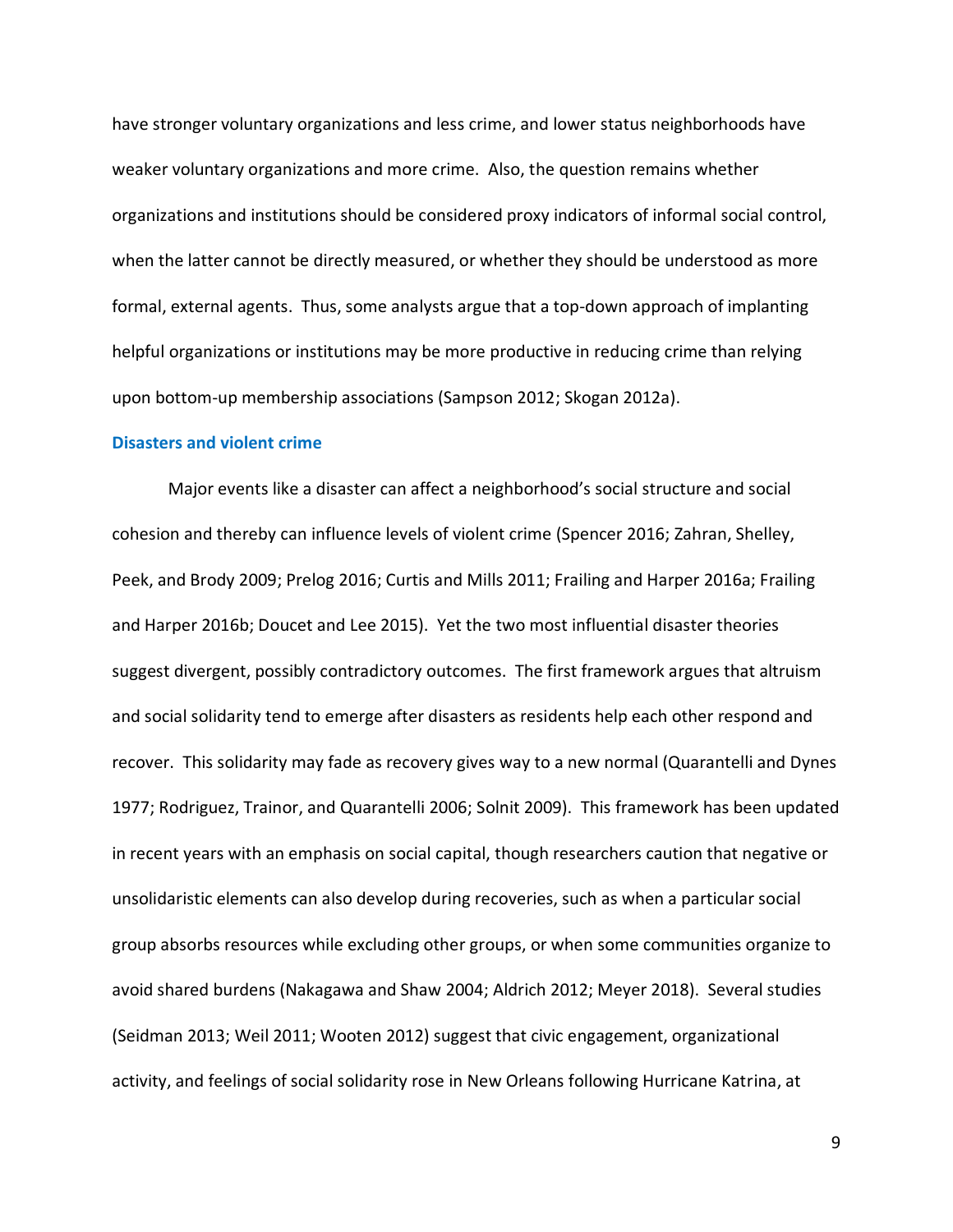least for a period of time. A second theoretical framework suggests that recovery efforts disproportionately favor advantaged communities, thus magnifying historical inequalities (Bolin 2007; Elliott and Pais 2010; Schultz and Elliott 2013). Thus, the first disaster theory shares many features with the criminological literature discussed above, primarily stressing the importance of social cohesion and informal social control. Conversely, the second disaster theory suggests that concentrated disadvantage may rise after a disaster, producing more violent crime, and that any increase in social solidarity is not likely to counteract a disaster's impact.

Most recent quantitative research on disaster and crime uses these theoretical frameworks to predict developments following a disaster (Spencer 2016; Zahran, Shelley, Peek, and Brody 2009; Prelog 2016; Curtis and Mills 2011; Frailing and Harper 2016a; Frailing and Harper 2016b). Research on post-Katrina New Orleans in particular focused on reforms (or lack thereof) in the police department (Burns and Thomas 2015), changes in illicit drug markets (Bennett, Golub, and Dunlap 2011), and changes in enforcement strategies (Corsaro and Engel 2015; Wellford, Bond, and Goodison 2011). While useful, these studies generally focus on changes in crime rates and do not directly address the central question of our present study, namely the social etiology of violent crime.

Doucet and Lee (2015) used a civic communities approach to examine the structural causes of violent crime in New Orleans following Hurricane Katrina, but did not attempt to examine changes from before to after the storm, nor changes after the storm. They find that violent crime is lower in higher status neighborhoods; it is spatially clustered; and civic institutions (as measured by nonprofit civic and religious organizations) reduce the prevalence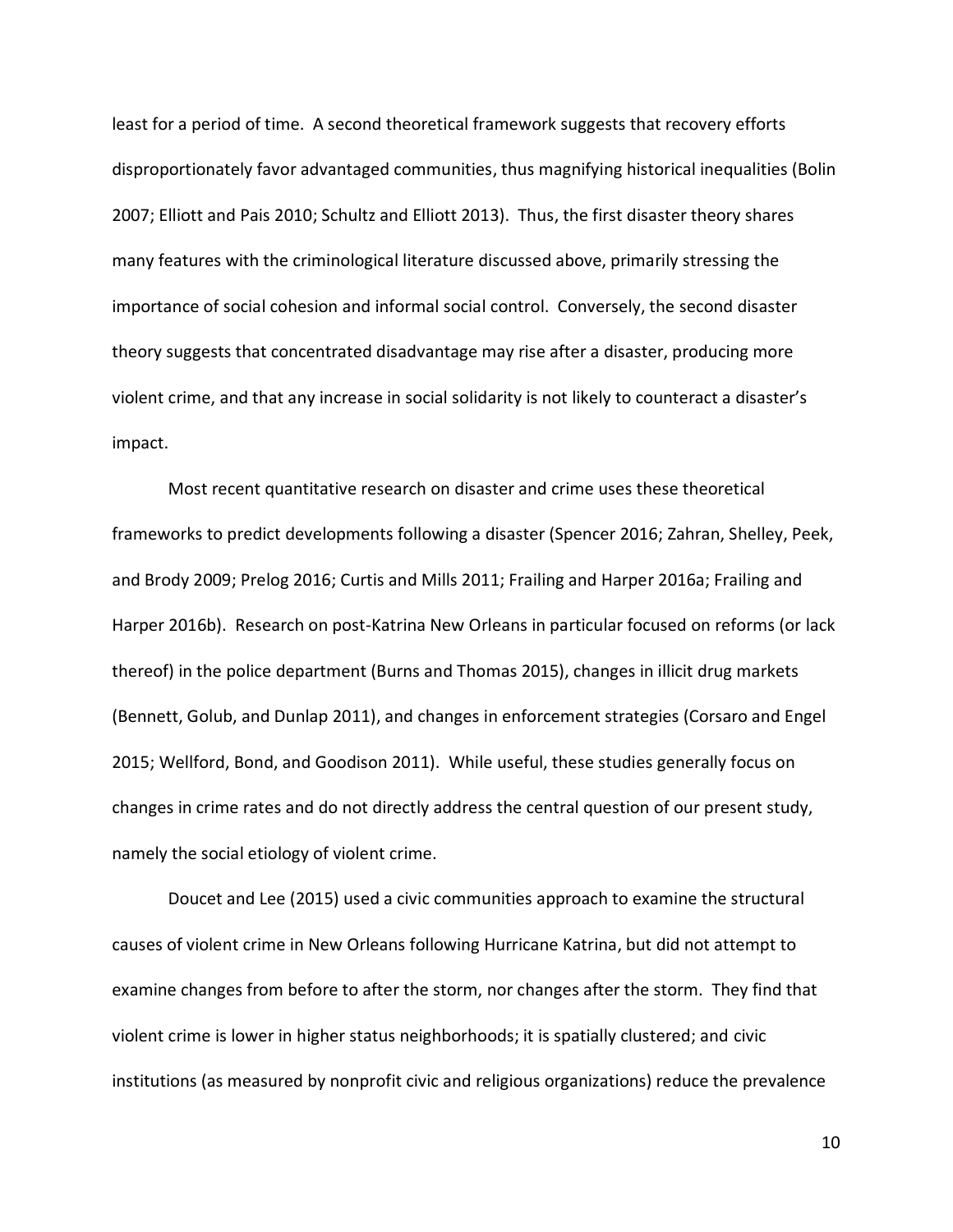of violent crime, but only in disadvantaged neighborhoods. Residential stability and age composition have no statistically significant effects. Doucet and Lee (2015) note their inability to directly measure civic engagement, collective efficacy, including trust, or social networks, but their findings provide a rare look at the influences on violent crime after a disaster, and are consistent with several of the theories discussed above.

#### **Hypotheses**

In the light of the literature we have reviewed, we propose a set of hypotheses for investigating the etiology of violent crime in New Orleans neighborhoods before and after Hurricane Katrina, which we test at the census tract level with data from a large survey we conducted and combined with data on social structure and violent crime.

*H1. Social Structure. We hypothesize that violent crimes will be higher in New Orleans neighborhoods with higher levels of concentrated disadvantage.*

*H2. Social Trust. We hypothesize that violent crimes will be lower in neighborhoods with more social trust.* 

*H3. Social Networks. We hypothesize that violent crimes will be lower where bridging social networks are stronger, and higher where bonding social networks are stronger. H4. Civic Engagement. We hypothesize that violent crimes will be lower in neighborhoods with stronger civic engagement.* 

*H5. Effects of the Disaster.* 

*H5a. If the altruism and social capital disaster theories are correct, we hypothesize that the relationships of our measures of collective resources – social*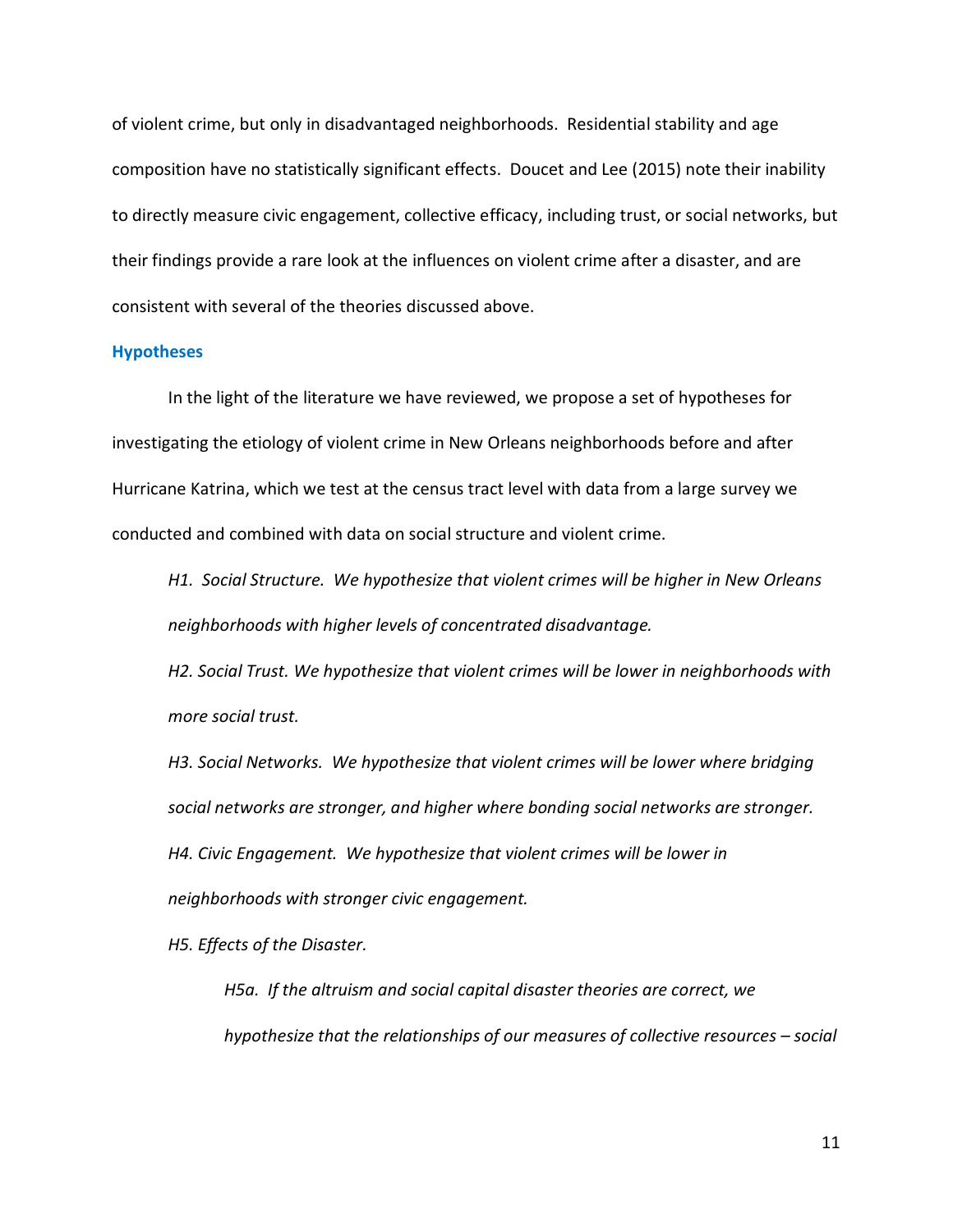*trust, social networks, and civic engagement – with crime will strengthen from before to after the storm, and will then weaken to pre-storm levels. H5b. However, if the inequality and vulnerability disaster theory is correct, then the effects of concentrated disadvantage on violent crime will increase after the storm.*

#### **Data**

 $\overline{a}$ 

We conducted a large (N=7,000) survey of Hurricane Katrina survivors in Greater New Orleans, beginning in June 2006, with most data collected from June 2007 to April 2011, which measured collective resources and other factors in depth.<sup>2</sup> Our analyses in this paper are based on respondents located in Orleans parish (i.e., the City of New Orleans; N=5,060), where we have violent crime data. Our sample is well representative of the post-Katrina population demographically. Weighting by the joint age-gender-race/ethnic distributions for each parish (county), according to Census population estimates for the year of the interview, did not change percentages of population subgroups substantially. We conducted the survey by paper and on the internet; and to correct for under-representation of lower-status respondents, we conducted much of it by face-to-face interviews.<sup>3</sup> As a small research team with limited resources, our door-to-door sampling accounts for the long time period of data collection. Our study design and sampling procedure allowed us to aggregate respondents by census tract. There was a mean of 21 interviews per tract, for 180 tracts in Orleans parish, which is within a range commonly reported in aggregate neighborhood studies (Sampson, Morenoff, and

 $2$  For further information about the sample, see Weil, Rackin, and Maddox (2018).

<sup>&</sup>lt;sup>3</sup> Because landline telephones were inoperative and unreliable for an extended period of time after the storm, and because cell phone plans still charged by the minute, we did not conduct telephone interviewing.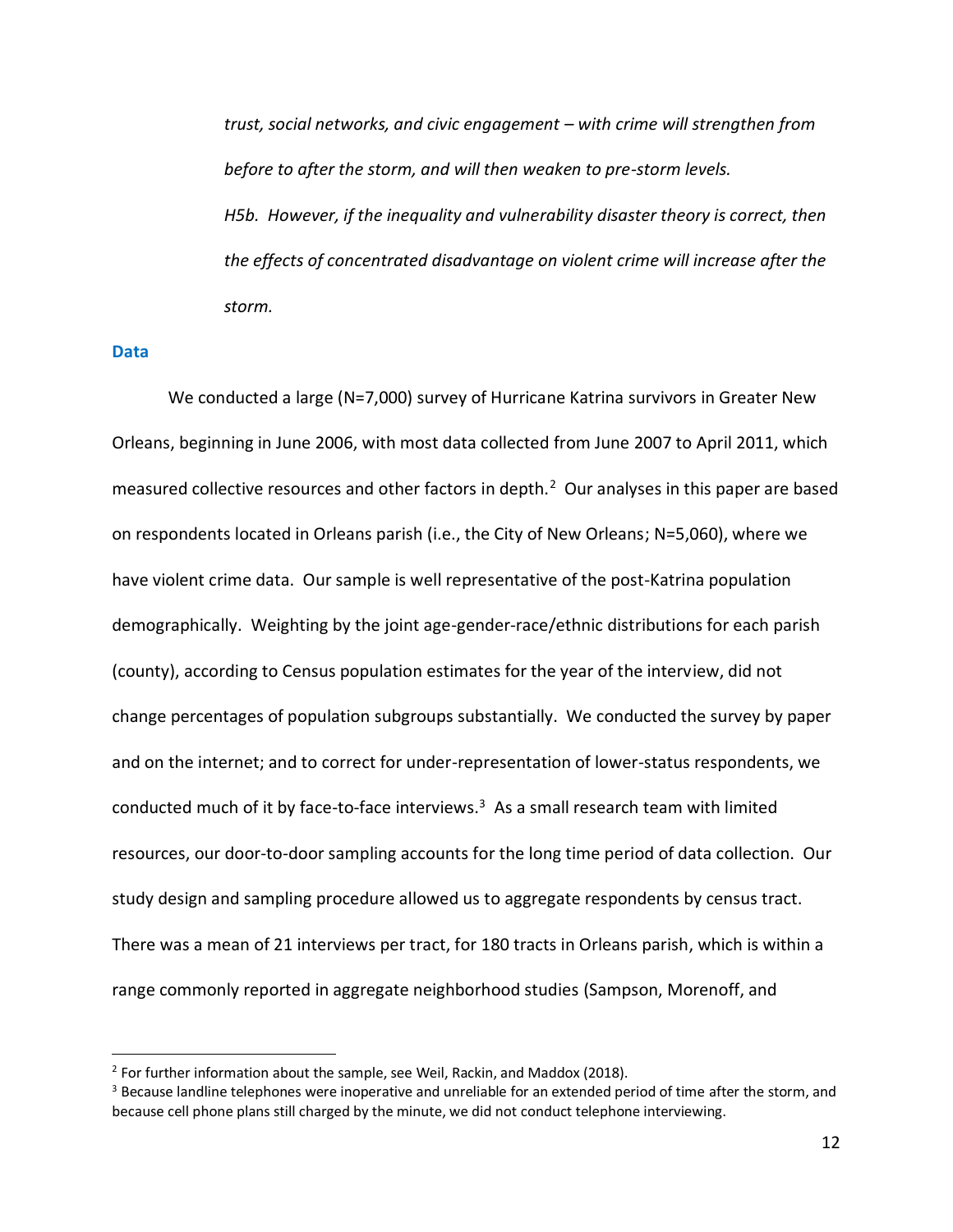Gannon-Rowley 2002; Auspos 2012). We then merged our aggregated survey data with tract level data from government sources so that we could use collective resources as a predictor of violent crime and assess its relationship as compared to concentrated disadvantage.

Tract-level census data for Census 2000 was downloaded from the Neighborhood Change Database in Census 2010 boundaries so that it could be matched with later data points (GeoLytics 2013). Additional tract-level census data was collected from the 2006-2010 American Community Survey 5-Year estimates and the 2009-2014 American Community Survey 5-Year estimates (U.S. Census Bureau, 2016).

Confirmatory factor analyses were conducted with tract level census data to create an index of concentrated disadvantage. Factor scores are conventionally used to measure concentrated disadvantage and other concepts when the individual indicators are highly intercorrelated and their separate use might produce distorted models due to multicollinearity (e.g., Sampson, Raudenbush, and Earls 1997). Results indicated that the percent below poverty, percent unemployed, percent of female headed households, and percent receiving public assistance all loaded highly on the same factor for each period. The final measure of concentrated disadvantage for each cross-section was created by taking the average of the standardized values of the component variables. We do not include race in our analyses for two reasons. First, the percent African American in census tracts is highly collinear with concentrated disadvantage. Second, while some analysts include race in their scales of concentrated disadvantage, many African Americans in New Orleans live in middle class neighborhoods. We chose to focus here on the effects of structural or behavioral factors like concentrated disadvantage, rather than ascriptive factors like race.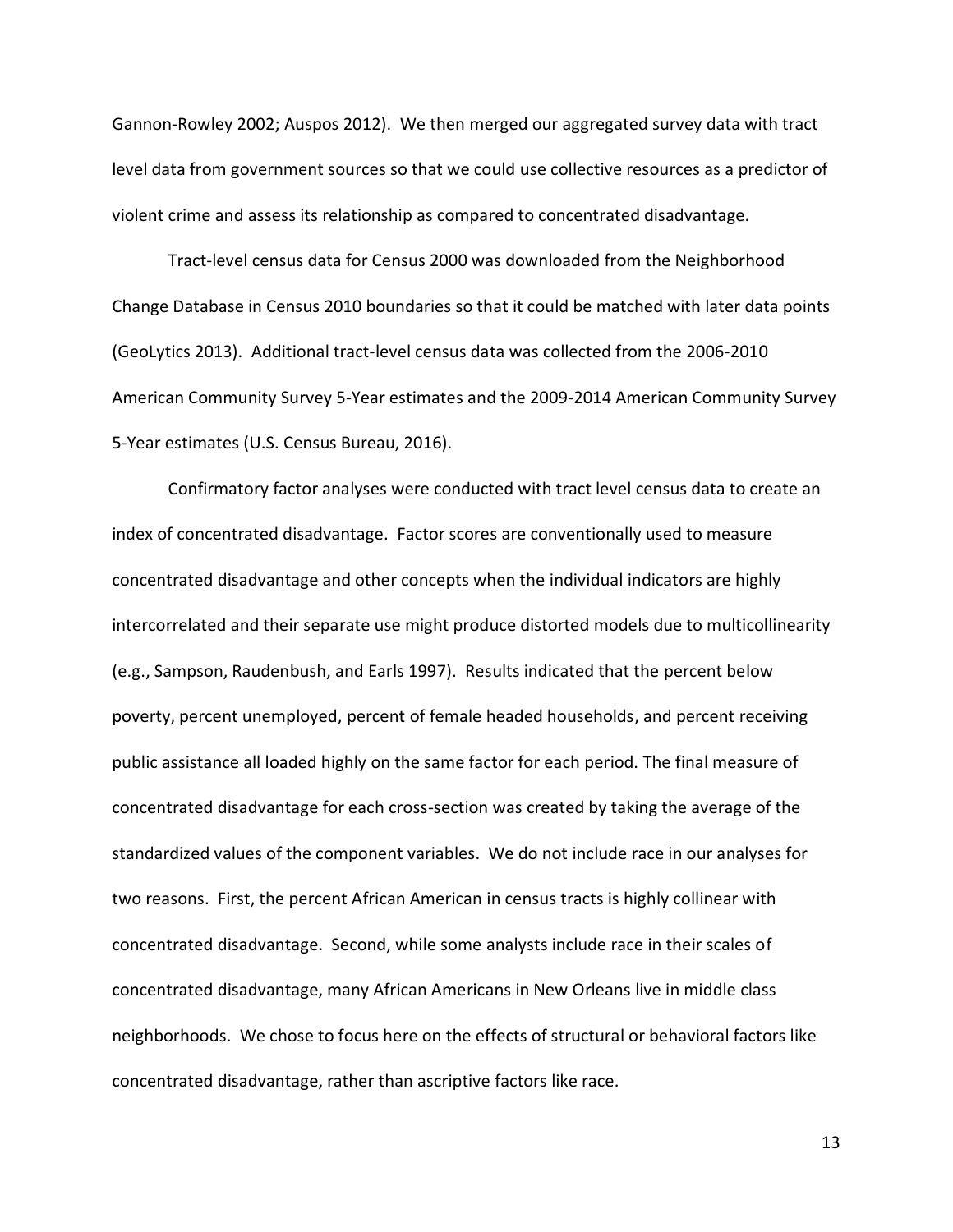Our measures of collective resources were computed from our survey and aggregated to the tract level. Some of the items were replicated from Putnam's 2000 Social Capital Benchmark Survey (Saguaro Seminar 2000), but items were combined differently in some cases to produce different scales than Putnam used.

Our social trust scale is a mean score of: "Generally speaking, would you say that most people can be trusted or that you can't be too careful in dealing with people? Most people can be trusted, Can't be too careful;" "How much do you trust the following groups of people? trust them a lot, trust them some, trust them only a little, trust them not at all, does not apply: 'People in your neighborhood,' 'People you work with,' 'People at your church or place of worship,' 'People who work in the stores where you shop.'" This is a replication of Putnam's social trust scale, and all items load on a single principal components factor.

Our bonding and bridging social network scales are principal components factors from: "About how many family and close friends do you have in each of these groups? (People you're close enough to, that you'd visit each other at home.) About 0-5, About 5-15, About 15-50, About 50-100, About 100 or more." Bonding social networks: 'Family and friends who live in your New Orleans neighborhood,' 'Family and friends of your faith who live in Greater New Orleans,' 'Family and friends of your race who live in Greater New Orleans.'" Bridging social networks: 'Family and friends who live in a different neighborhood in Greater New Orleans,' 'Family and friends of a different faith who live in Greater New Orleans,' 'Family and friends of a different race who live in Greater New Orleans.'"

Our Civic Engagement scale is a principal components factor from: "Have you taken part in activities with the following groups and organizations in the past 12 months (Yes, No)? 'A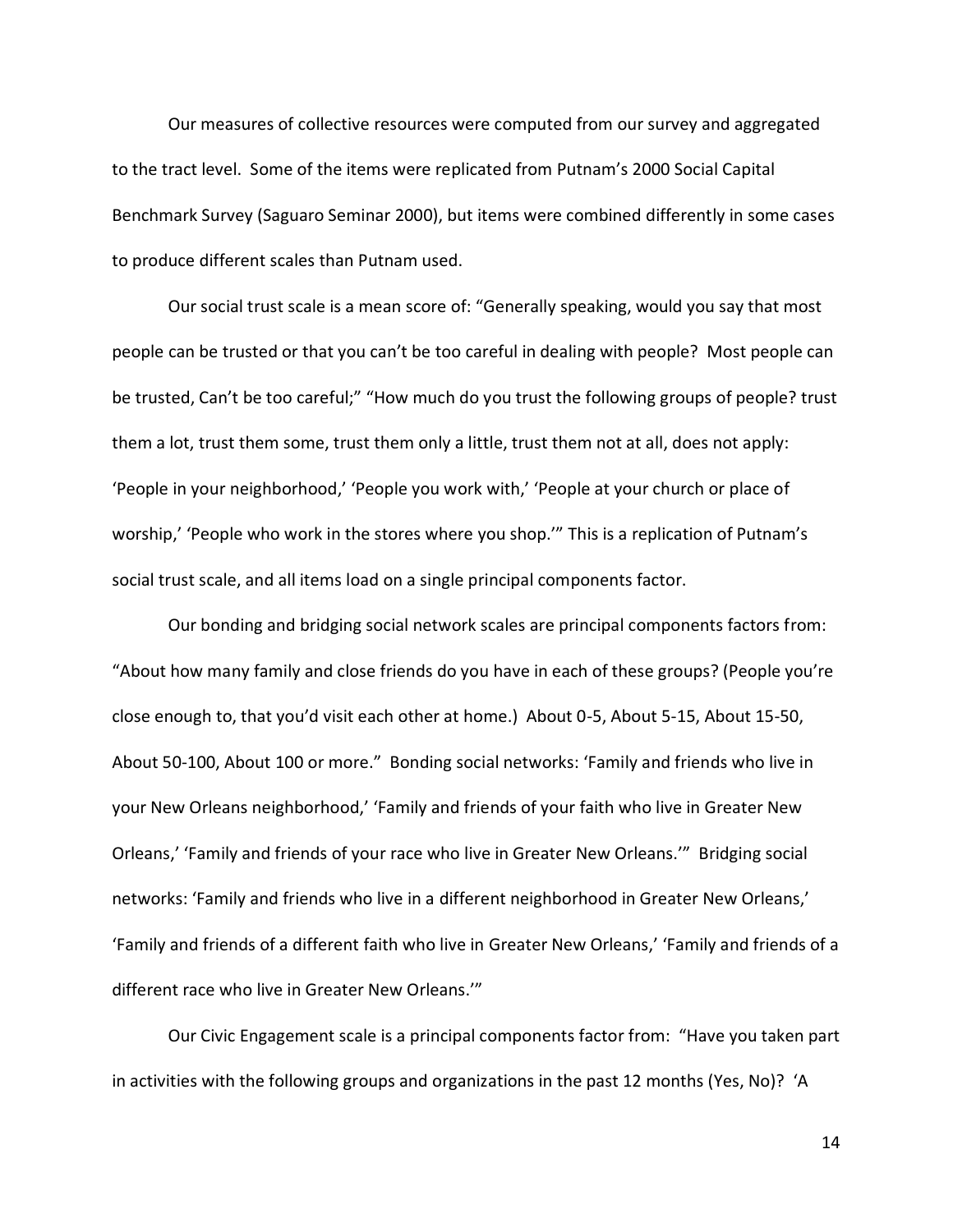neighborhood association, like a block association, a homeowner or tenant association, or a crime watch group;' 'A charity or social welfare organization that provides services in such fields as health or service to the needy;' 'A professional, trade, farm, or business association;" "About how often have you done the following? (Every week or more often, Almost every week, Once or twice a month, A few times per year, Less often than that, Never)? 'Attended a club meeting,' 'Attended any public meeting in which there was discussion of town or school affairs;'" and "In the past twelve months, have you served as an officer or served on a committee of any local club or organization? (Yes, No)." This scale uses items from Putnam's questionnaire, but combines them into a new scale.

Our violent crime data was collected from the New Orleans Police Department. The raw data included geographic information on incidents of aggravated assault, homicide, and robbery that occurred between January 1, 2000 and December 31, 2014.<sup>4</sup> Incidents were geocoded to Census 2010 tract boundaries and aggregated to determine the number of violent crimes that occurred in each tract annually. To account for annual fluctuations in crime, we computed three-year violent crime counts around 2002, 2009 and 2013 for our dependent variables. For instance, the violent crime value at 2002 was the sum of the number of violent crimes for 2001, 2002, and 2003. We chose three year windows because of their timing in relation to the Hurricane Katrina.

Finally, most of our data points – the ACS data, our survey, and the violent crime data – were collected over several years to build up sample and to reduce the instability of a single year's data. While we utilize three pooled time points for social structure and violent crime, we

 $\overline{a}$ 

 $4$  Rape was excluded because of concerns about how these incidents were recorded (Daley and Martin 2014).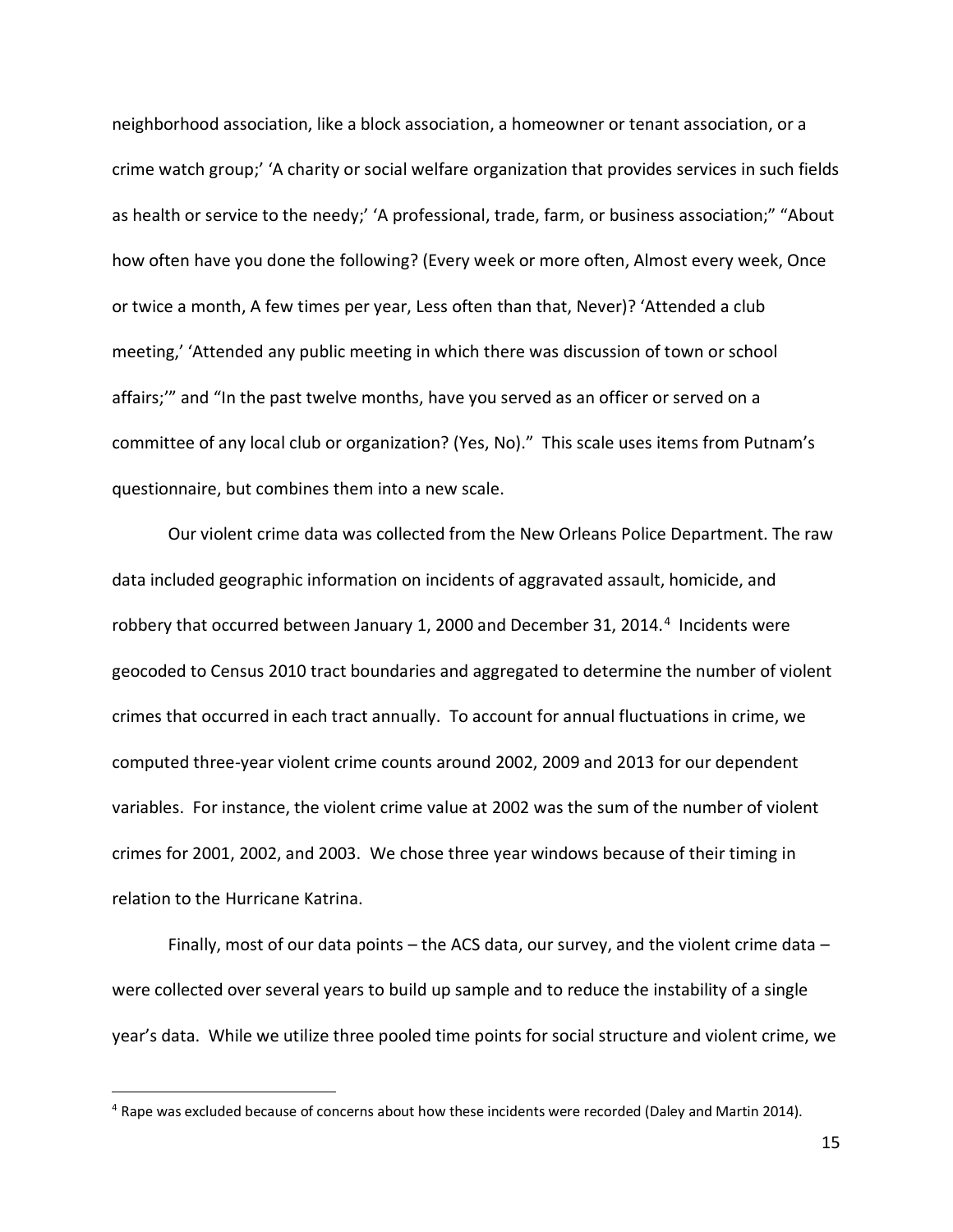only have one pooled time period available for collective resources from our survey. Thus, we are not able to build full time-series models. To check effects, we treated the collective resources data as a constant during the study period. This procedure gave us a way to assess plausible changes in the effects of collective resources at different times. As a partial approximation of time series changes, we leverage questions on our survey that ask where the respondent lived before and after the storm. For our pre-storm models, we aggregated respondents to their pre-storm residential locations, and for post-storm models, we aggregated respondents to their post-storm locations. This dual aggregation procedure does not change results greatly. In addition, we controlled for the mean date per tract of the survey interviews, and this control was not significant, nor did it change other coefficients in the model greatly (for further analysis and discussion of potential change over the sampling period see Weil, Rackin, and Maddox 2018).

Our analyses also controlled for the spatial autocorrelation of violent crime. The assessment of spatial autocorrelation required the selection of a spatial weights matrix, which was a somewhat arbitrary decision influenced by our data and relevant theory (Anselin 2002, p. 259). Given the distribution of census tracts in New Orleans, we decided upon a queen's continuity weights matrix. Results of Moran's I analyses indicated significant spatial clustering of violent crime for all three cross-sections, so we incorporated spatial lags of violent crime for each cross-section into our multivariate analyses.

#### **Method**

We use negative binomial regression to predict the total number of violent crimes that took place in each tract in New Orleans for three years over three time periods: pre-Katrina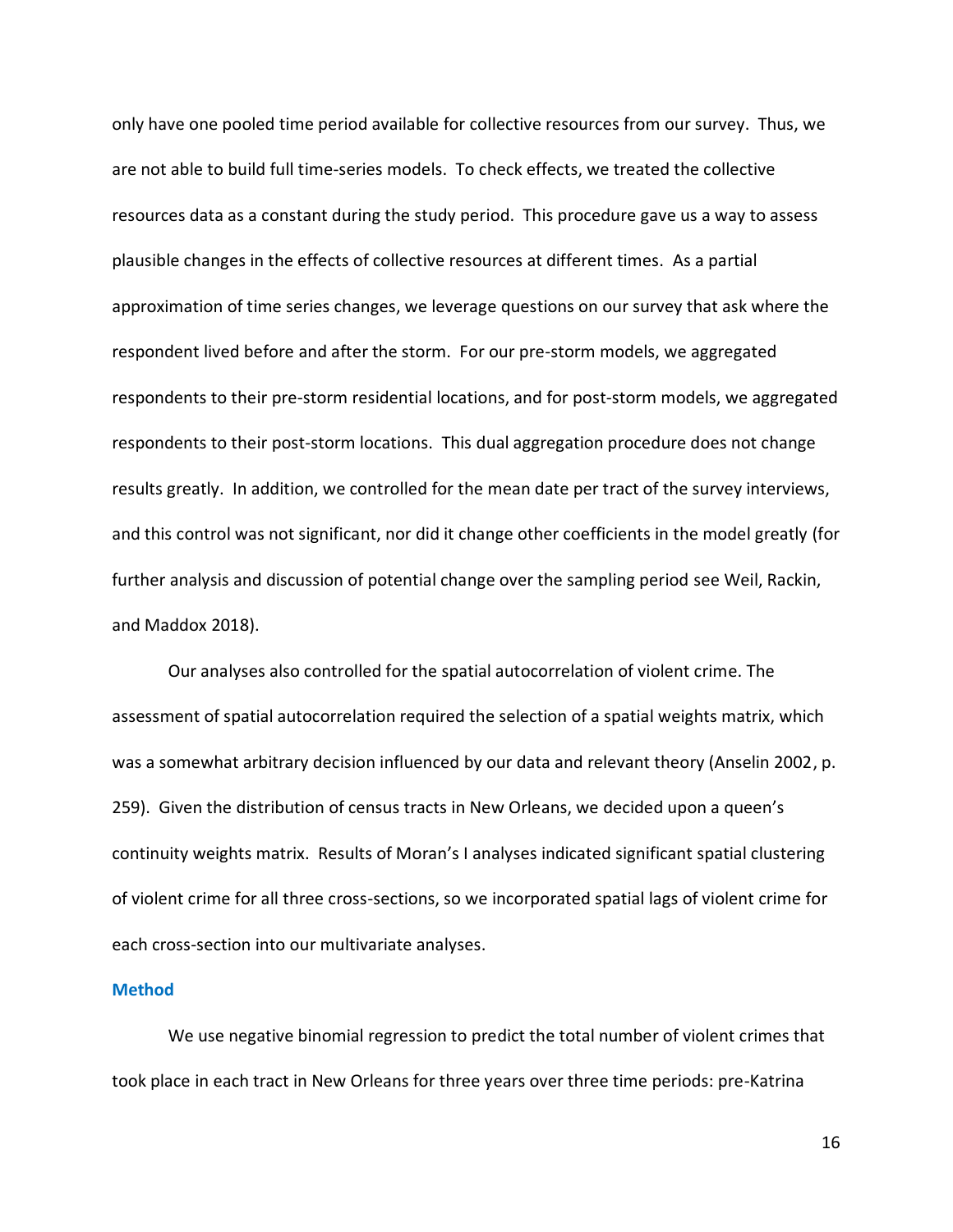(2001-2003); soon after Katrina (2008-2010); and long after Katrina (2013-2015). Results are not sensitive to moving the time window up or down a year or using four-year windows. We also used ordinary least squares (OLS) regressions to check for multicollinearity among the independent variables, but found no indication of issues with the analysis. Most variance inflation factors (VIFs) were in the 1-2 range, and none exceeded 3.9.

We predict the number of violent crimes in each time period separately and test whether the effect of covariates differ at different time periods by using a model that includes all time periods and interactions with time while clustering standard errors to account for multiple observations per tract. We show significant differences from the first time period at the .05 level using bolded coefficients.

#### **Results**

Descriptive statistics are shown in Table 1 for the 165 census tracts in our analyses. A few features are notable. First, the level of violent crime per tract declined significantly from before to after Hurricane Katrina, but then it rose significantly above pre-Katrina levels. None of the remaining variables show a statistically significant change across time periods. A number of our variables are based on factor scores and thus have means near zero. (Factor scores by definition have a mean of zero and a standard deviation of 1.0.) However, while the scale for concentrated disadvantage is computed at the tract level and thus has a standard deviation near 1, the survey-based factor scales were computed at the individual level and aggregated to the tract level, and thus, while the means are still near zero, the standard deviations for tracts may vary from 1.0. The social trust scale is a mean over items. Also included in Table 1 are descriptive statistics for percent black and average family income in constant 2014 dollars.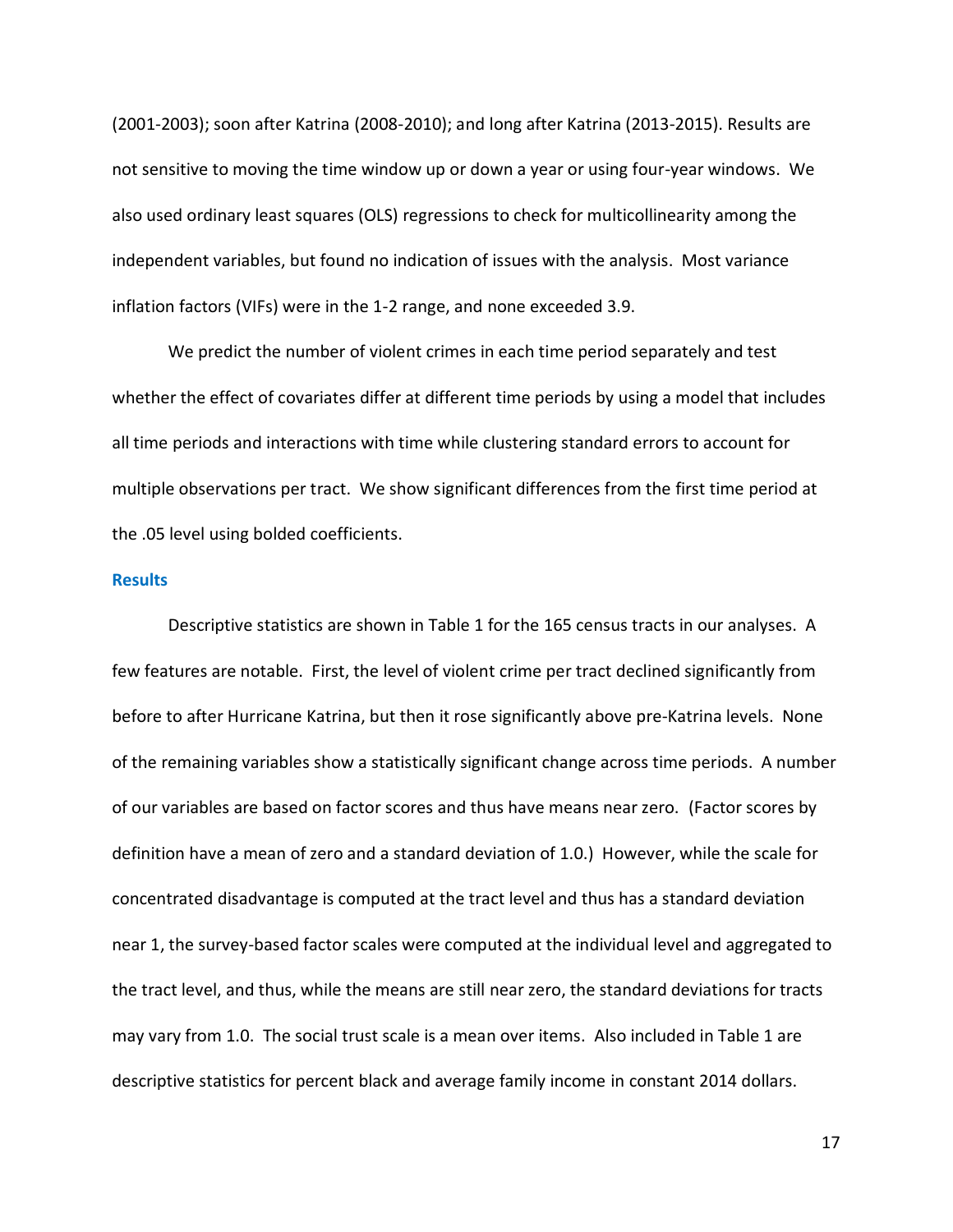These variables are not included in our multivariate analyses, but they give a sense of New Orleans' demographic makeup. While the percent black declined and income rose at the tract level, neither change is statistically significant, mainly because of the large standard deviations.<sup>5</sup> Thus, while our dependent variable shows significant fluctuation over time, our independent variables are much more stable. Still, our focus in this paper is not change in aggregate levels of violent crime, but rather, the etiology or correlates of violent crime.

## <Insert Table 1 about here>

Table 2 shows multivariate models that test our hypotheses, and for reference, Table A1 in the Appendix gives zero-order bivariate associations (negative binomial regressions with only one predictor) that correspond to the coefficients in Table 2. Hypothesis 1 asserts that concentrated disadvantage will predict violent crimes. As expected, we find that violent crimes are more common in areas of concentrated disadvantage at all time periods.

## <Insert Table 2 about here>

Hypothesis 2 focuses on the role of social trust in predicting violent crime. Table 2 shows that social trust was significantly associated with less violent crime in all three periods. This association was significantly stronger in the first post-Katrina period than the pre-Katrina period, but the later post-Katrina period was not significantly different from the pre-Katrina period. Thus, there is some evidence that the post-disaster change may have been temporary.

 $\overline{a}$ 

<sup>&</sup>lt;sup>5</sup> The Data Center (2018) publishes annual reports tracking demographic developments in Greater New Orleans. They also show no significant change in income from 1999 to 2016, but they present median household income, which is lower than mean family income. They also show a decline of the African American population in Orleans Parish from 67% to 59% from 2000 to 2016, but they note that the black population of metro New Orleans only declined by two percentage points from 37% to 35%, because substantial numbers of African Americans moved from the city to the inner suburbs.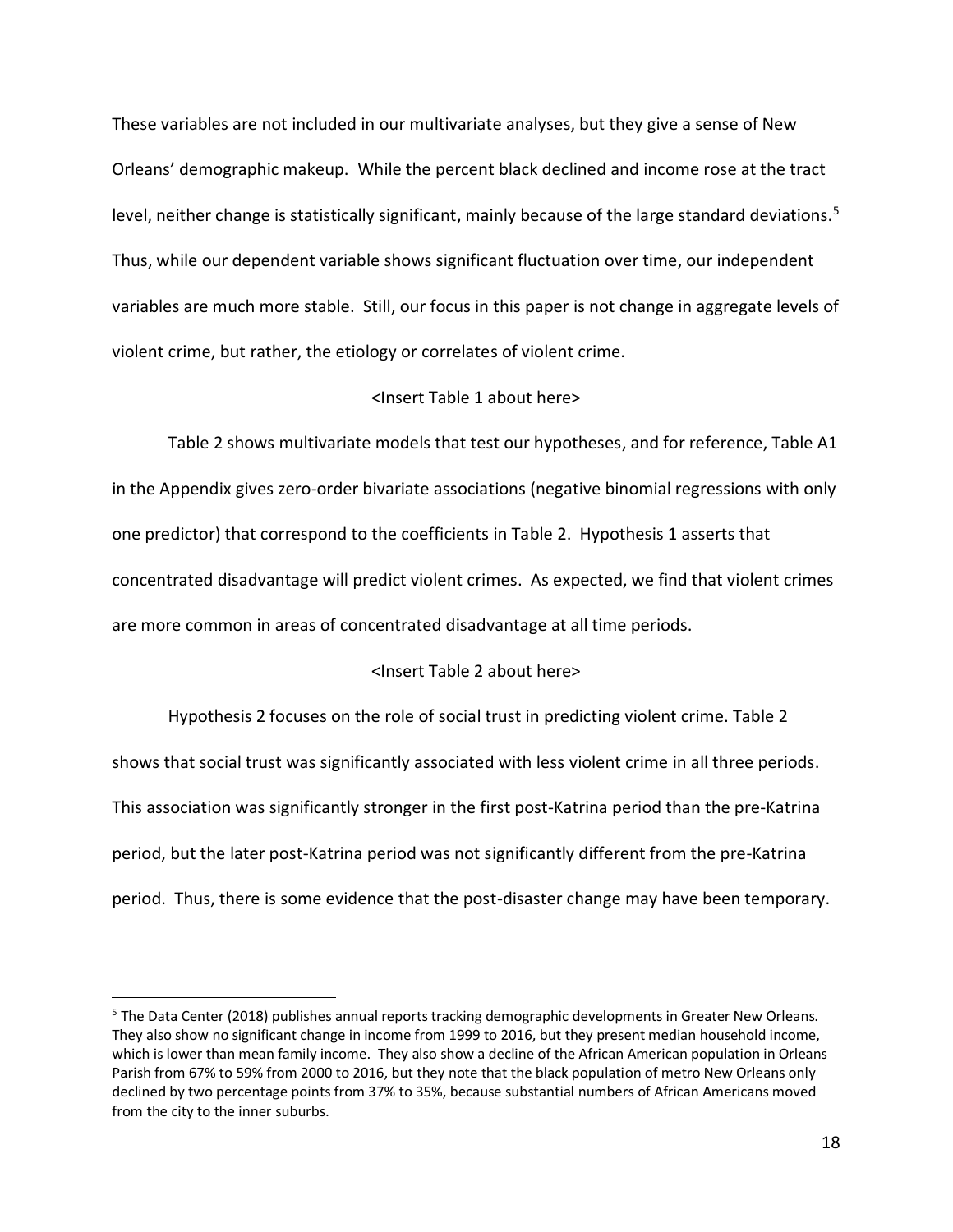Hypothesis 3 posits that neighborhoods with high levels of bridging social network ties will have fewer violent crimes, while those with high levels of bonding ties will have more violent crimes. We find evidence for both propositions, but support is stronger that bridging social ties are associated with fewer violent crimes. Table 2 shows significant associations with bridging social ties for all three time periods. We find less evidence that bonding social ties increase violent crime. Table 2 indicates that bonding social ties are significantly associated with more violent crimes in the pre-Katrina period, and marginally associated in the last period, though the non-significant associations in all time periods are in the predicted direction. Thus, both bonding and bridging social ties produce the hypothesized associations with violent crimes, but bridging ties have a stronger association.

Hypothesis 4 predicts there will be fewer violent crimes in neighborhoods with stronger civic engagement. Consistent with previous research, we find that civic engagement shows no association with violent crimes after controlling for other factors. To be sure, bivariate analysis suggests that neighborhoods with higher civic engagement have fewer violent crimes, but this association is explained mainly by concentrated disadvantage. Thus, disadvantaged neighborhoods evidently have lower civic engagement and more violent crimes.

Our final hypotheses ask whether the relationships of collective resources or concentrated disadvantage with crime were altered by the disaster. Social trust is the only collective resource that was significantly different after Katrina than before the storm. Table 2 shows that neighborhoods with greater social trust had fewer violent crimes, and this association grew significantly stronger after the storm, and then evidently weakened somewhat. None of the other collective resources had significantly different associations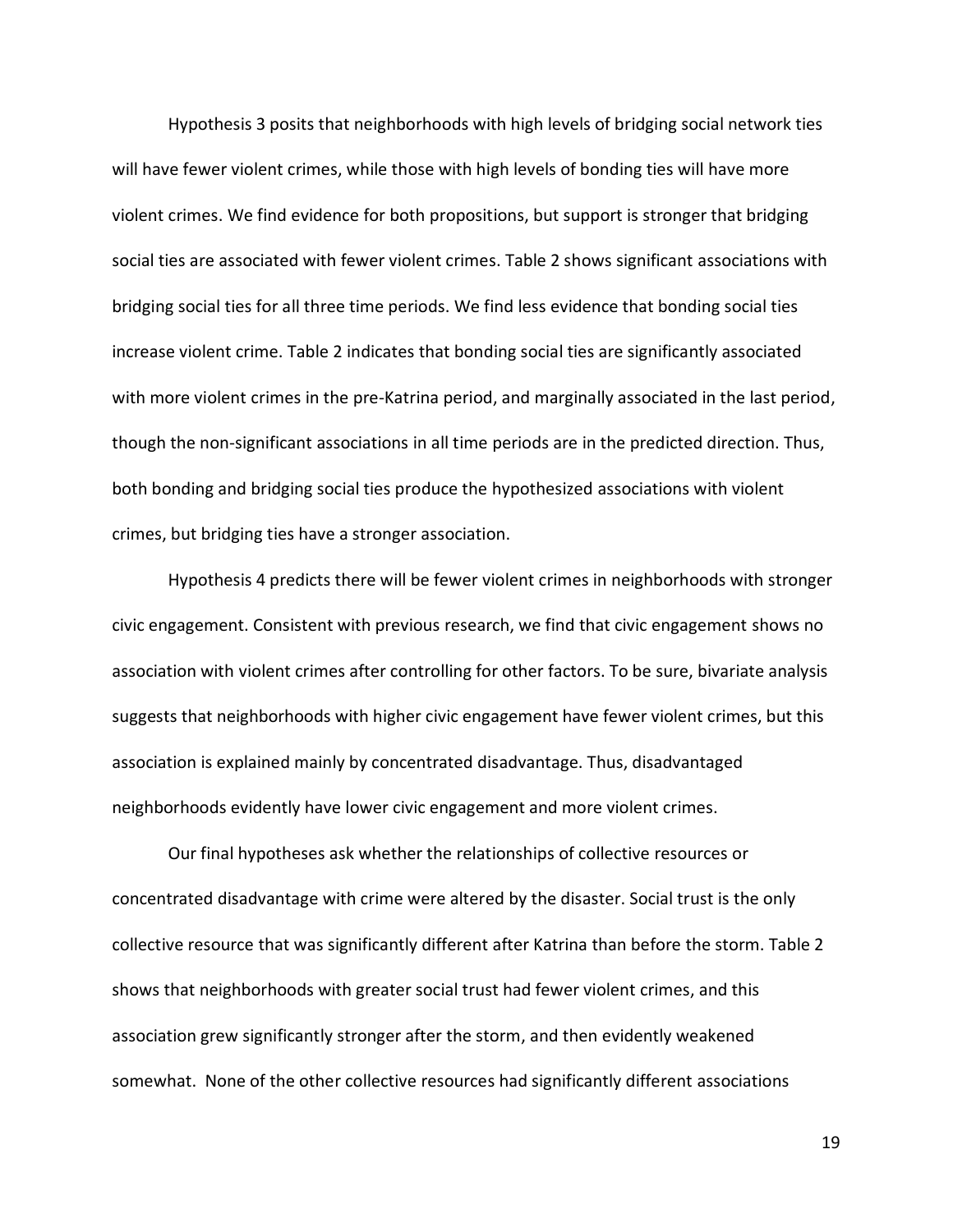before and after Katrina. Bridging social network ties were significantly related to less violent crimes both before and after the storm; and bonding social network ties were significantly associated with more violent crime in the first and third periods. However, these differences across periods are not themselves statistically significant. And civic engagement has no significant association with violent crime at any period. These findings provide some support for the altruism theory of disaster, which posits that social solidarity will emerge after a disaster and reduce violent crime, but that its influence will fade as recovery gives way to a new normal.

We also find evidence that contradicts the second disaster theory which states that disasters increase the impact of concentrated disadvantage on crime. On the contrary, the association with disadvantage appears to have weakened shortly after the storm and then strengthened long after the storm, but the changes between models are not statistically significant. Thus, our findings give little support to the second disaster theory and possibly contradict it.

Finally, we note that there was a significant spatial lag in our models at all three time periods, and that this effect was significantly stronger after Hurricane Katrina than before the storm. We interpret this effect as showing that there remain further unmeasured factors that may influence violent crime, even after taking into account the factors we measured.

## **Summary and Discussion**

Our study assesses the importance of collective resources for violent crime before and after a major disaster, also taking into account the influence of concentrated disadvantage. Researchers have proposed a range of factors that might intervene between concentrated disadvantage and crime, including social control, social capital, social networks, collective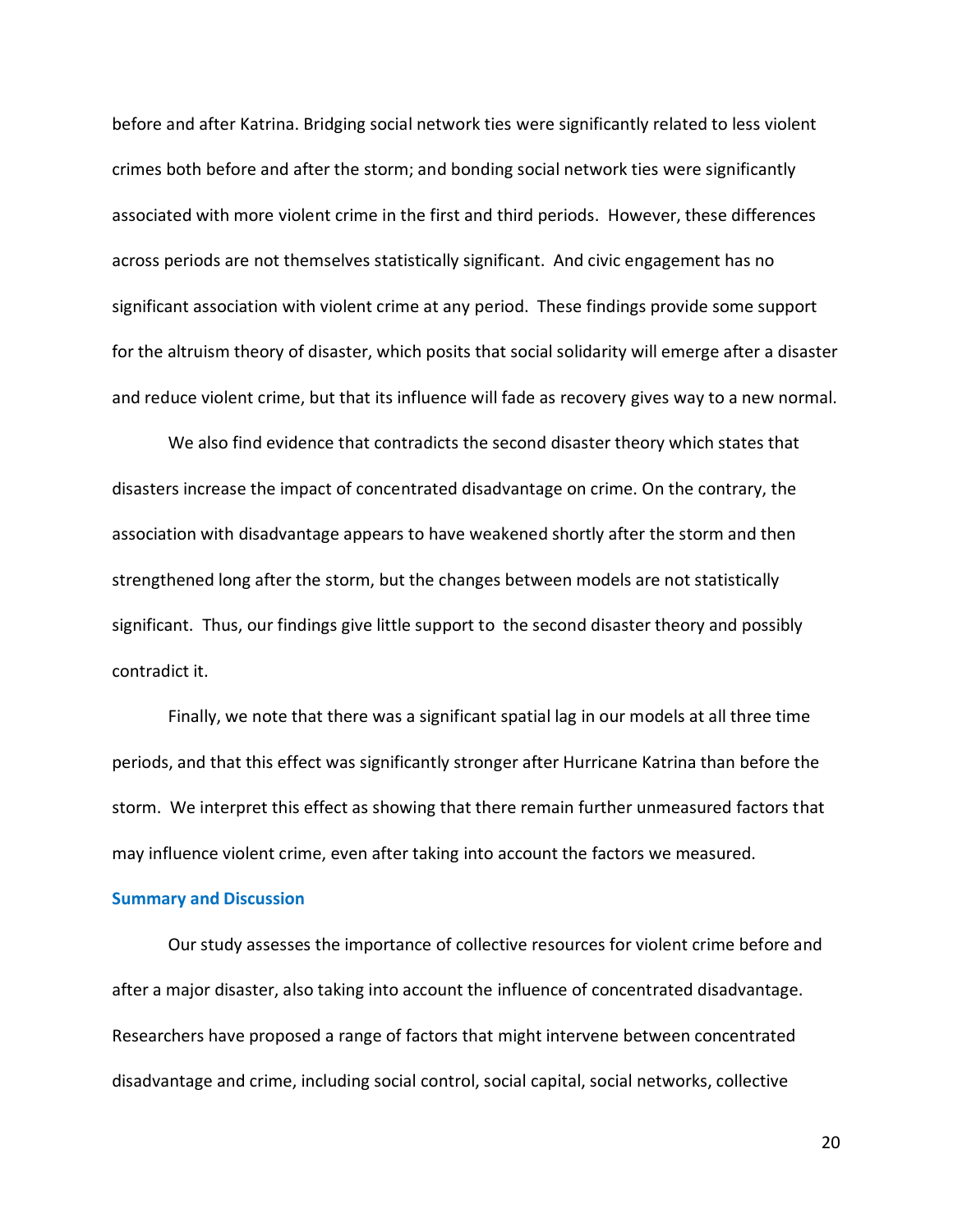efficacy, civic engagement, and organizations and institutions, as well as the effects of a major disaster. However, research results have been mixed. Collective efficacy shows consistent negative correlations with crime (Sampson 2012), though critics have questioned the operationalization of the concept and its causal position (Hipp 2016; Hipp and Wo 2015). Research has been mixed as to the effect of social networks on crime (Bellair and Browning 2010; Kubrin and Wo 2016). Citizen participation or civic engagement are generally not found to have an effect on crime (Sampson 2012), though civic organizations may have the potential of reducing crime (Wo, Hipp, and Boessen 2016). And research has produced a range of results as to whether a major disaster tends to raise or lower crime (Spencer 2016; Zahran, Shelley, Peek, and Brody 2009; Prelog 2016; Curtis and Mills 2011; Frailing and Harper 2016a; Frailing and Harper 2016b; Doucet and Lee 2015).

We reconsider these questions, using a large (N=5,060) survey we conducted of Hurricane Katrina survivors in New Orleans that included measures of several types of collective resources. Our results shed new light on how particular forms of collective resources may affect violent crime. Some of our results reconfirm standard findings in the literature; other findings show patterns that have been suggested in the literature but not directly demonstrated; and other findings show clear support for one, but not the other, of the two major propositions about the effects of a disaster on the etiology of crime.

First, we find that social trust is significantly associated with lower levels of violent crime over all periods examined. This result replicates a fairly standard finding in the literature, especially inasmuch as trust is a common element in both the social capital and collective efficacy approaches, as Kubrin and Wo (2016) point out. While this finding is not new, the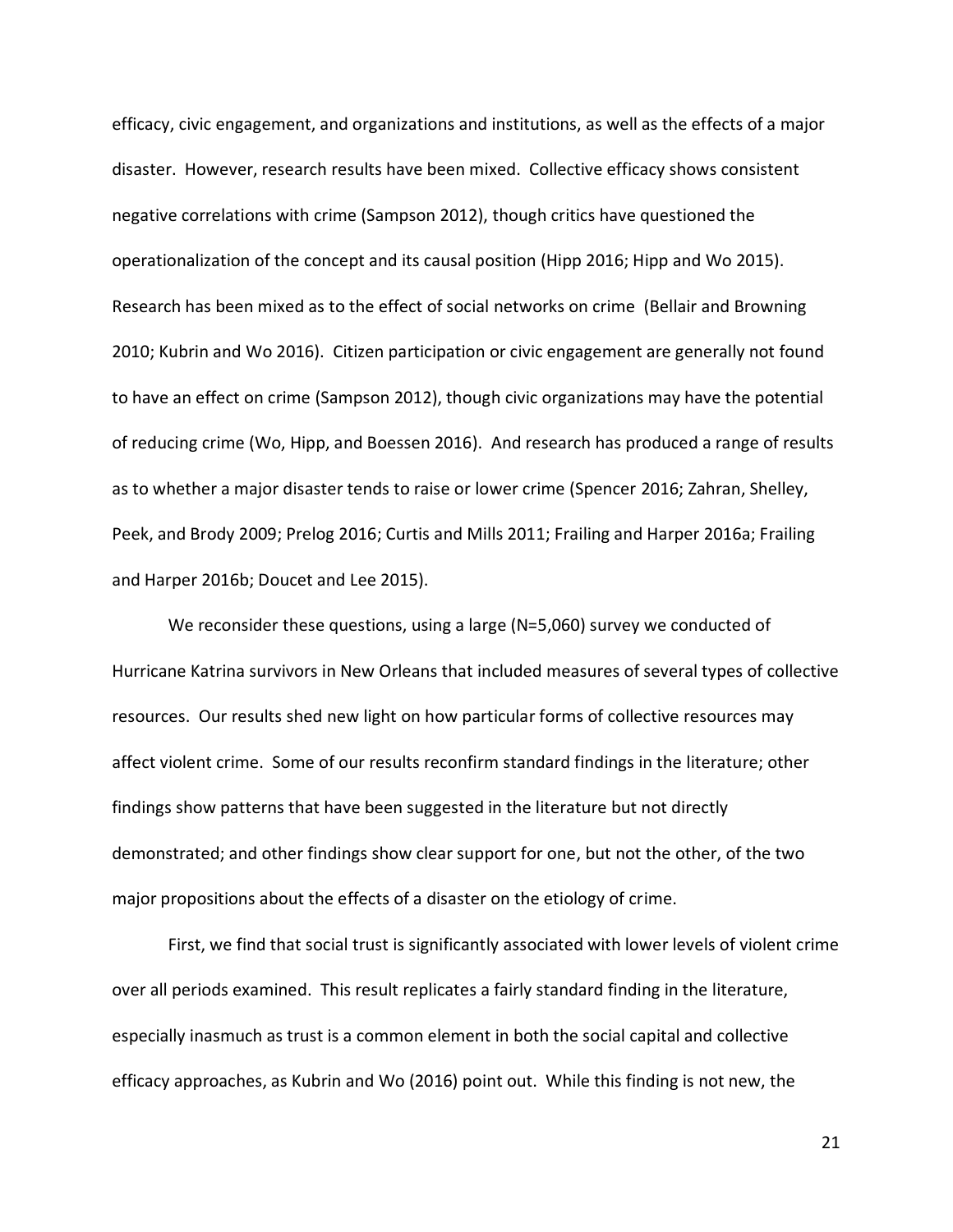changes in trust's association with crime provide new evidence about disaster theories, as we discuss below.

Second, social networks affect the incidence of violent crime, but bonding and bridging network ties work in opposite directions. Thus, we find that neighborhoods with strong bridging (out-group) networks have less violent crime, while neighborhoods with strong bonding (in-group) networks have more violent crime, and the bridging associations are stronger than the bonding associations. These findings parallel Brown's (2016) ethnographic research and suggest that the distinction between bonding and bridging networks may help tie together disparate and often inconsistent findings in the literature as to whether social ties have positive, negative, or nonexistent effects on crime (Bellair and Browning 2010; Kubrin and Wo 2016). Previous research has shown the bridging/bonding distinction with proxy measures like religious denominations or community organizations (Beyerlein and Hipp 2006; Wo, Hipp, and Boessen 2016), but generally not for social networks among neighborhood residents. More broadly, our findings are consistent with Wilson's (1987) social isolation thesis, that neighborhoods without bridging contacts have more social dislocations like violent crime.

Third, like most other research (Kubrin and Wo 2016), we find no effect of civic engagement on reducing violent crime when concentrated disadvantage is taken into account. Civic engagement is significantly linked with lower violent crime rates in zero-order associations, but its influence is accounted for by the effects of concentrated disadvantage. We measured civic engagement as citizen participation, rather than as the number of organizations in a neighborhood, and our results are similar to others in the literature (Sampson 2012). Research on the number of nonprofits in an area does often find a negative correlation with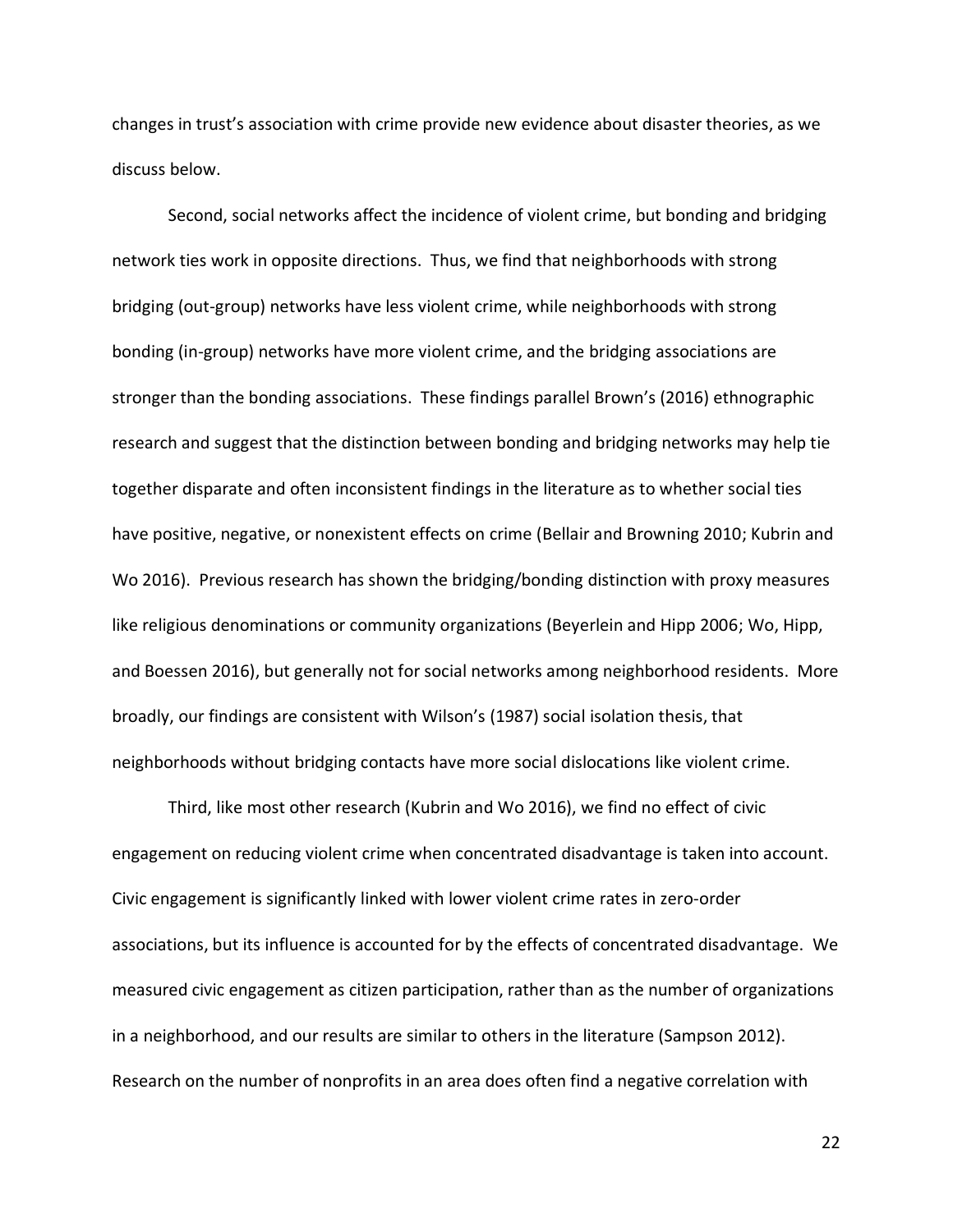crime (Wo, Hipp, and Boessen 2016), but we would argue that this is a somewhat different phenomenon than citizen participation. First, the number of organizations may be a proxy, rather than a direct, measure of citizen engagement. Second, organizations may reflect elite actions, placing them in a neighborhood, rather than grass-roots efforts. And third, while participatory civic engagement may not affect crime, it does affect other social outcomes, as we discuss further below.

Fourth, our findings reconfirm the central importance of concentrated disadvantage for violent crime. Violent crime rates were significantly higher in disadvantaged neighborhoods throughout all three time periods we examine. This finding, while not new (Kubrin 2003; Pyrooz 2012; Valasik, Barton, Reid, and Tita 2017), is also important as a control to our new findings about social cohesion.

Fifth, our findings shed new light on the effects of a major disaster on violent crime. We find support for the altruism disaster theory, which predicted that social solidarity would emerge after a disaster and then return to latency as recovery proceeds, and that this emergence would reduce crime early in the post-disaster period before wearing off (Quarantelli and Dynes 1977; Rodriguez, Trainor, and Quarantelli 2006; Solnit 2009; Meyer 2018). As anticipated, neighborhoods with greater trust had lower levels of violent crime in the aftermath of Katrina, but the association may have moderated somewhat in the longer term. Following the altruism theory, one could argue that people pulled together as they worked to recover from the disaster, and that their heightened solidarity helped reduce violent crime after the disaster. Yet as this emergent solidarity returned to its usual latent state as recovery proceeded, its influence on violent crime also faded.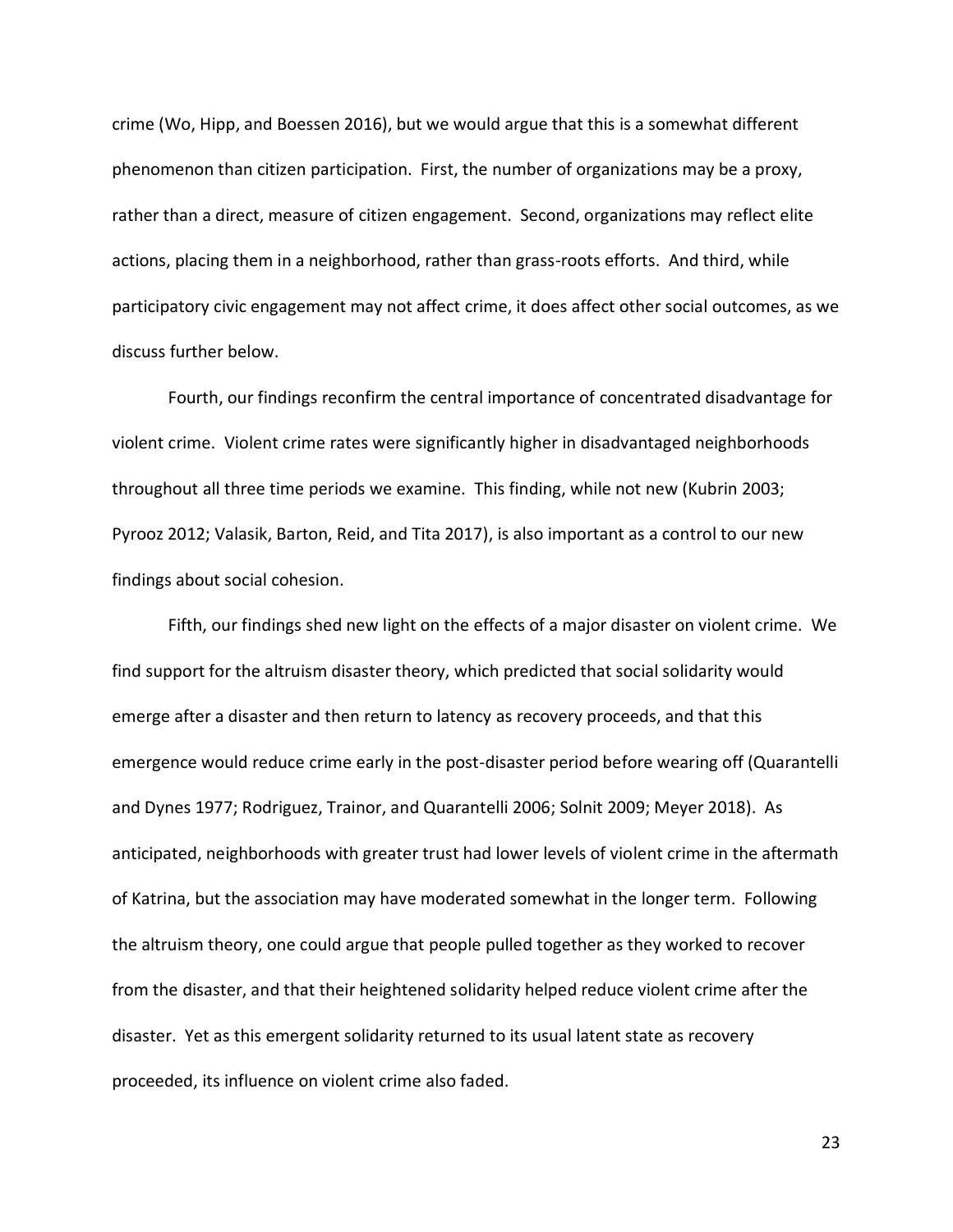Our findings do not support the second disaster theory we reviewed, which predicts that rising social inequality after a disaster produces more violent crime (Bolin 2007; Elliott and Pais 2010; Schultz and Elliott 2013). Rather, our findings show that the relationship of concentrated disadvantage either shows no significant change after the disaster, or perhaps even declines somewhat. A possible reason for the difference is the inclusion of our measures of collective resources, which previous post-disaster studies were unable to incorporate.

Thus, our research provides new and rare evidence of the importance of collective resources on reducing violent crime, while also supporting established findings about the importance of concentrated disadvantage in increasing violent crime. Because neighborhood data on collective resources are still scarce, and because research findings are still in flux, we provide important new evidence in a city with high levels of violence. Moreover, because data are seldom available in the context of a major disaster, we provide an important look at the importance of collective resources in the context of a disaster event. Taken together, our findings support several long-standing hypotheses about the impact of collective resources that researchers have not often been able to examine; they provide new evidence about the impact of major events like disasters; and they provide an additional benchmark should further data become available in other times and places. Thus, our findings do not so much differ from previous research, as add new evidence for several central conjectures in the literature that could not yet be evaluated due to data limitations. While our findings about the influence of concentrated disadvantage, social trust, and civic engagement broadly replicate previous findings, our findings about the influence of bridging and bonding networks and changes after a disaster are new. Data had not been available to test these conjectures before, except with less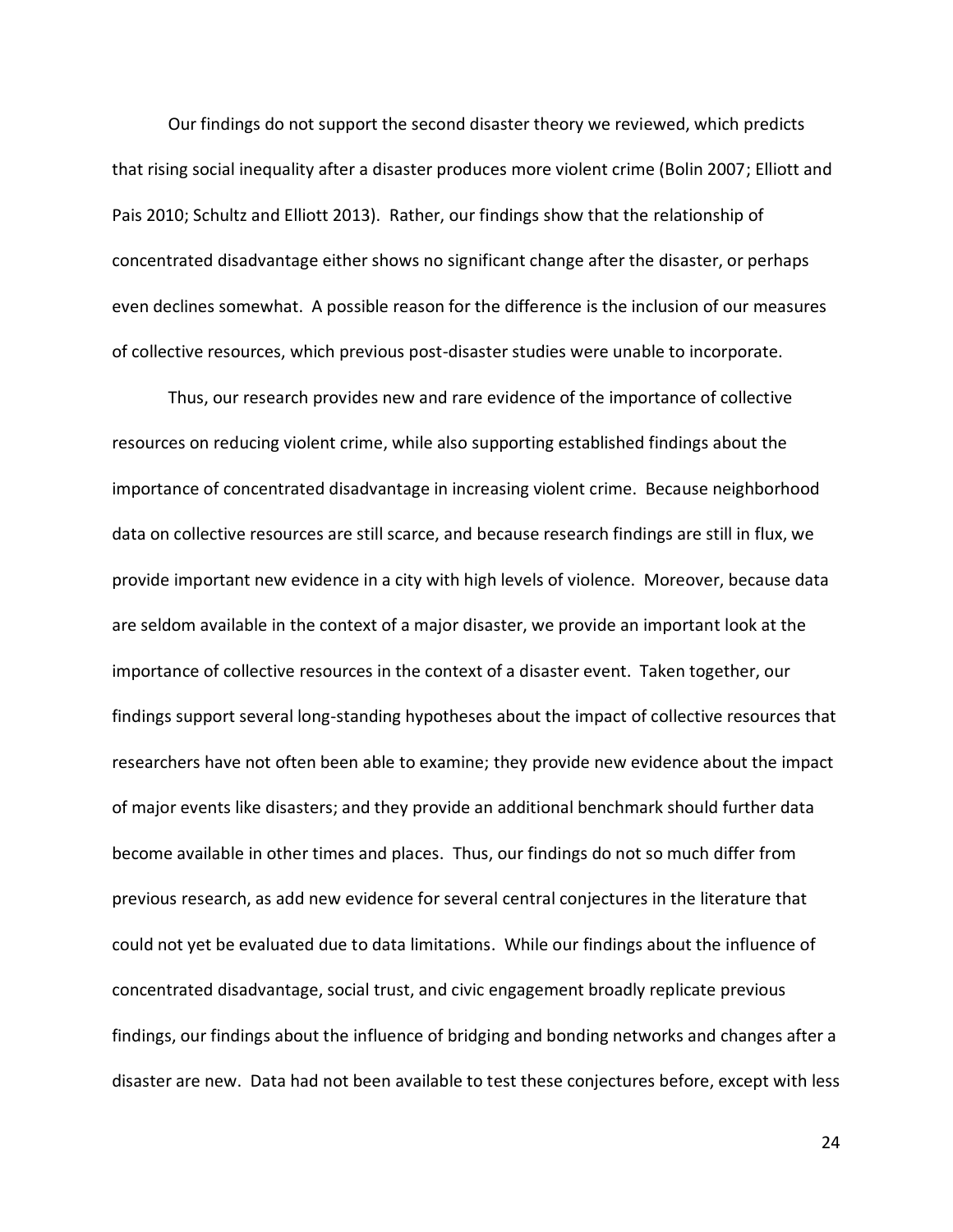direct proxy measures, and we have been able to shed new light on these influences with more adequate data.

It is important to note a few limitations of our analyses. First, several of our data points are pooled data measured over a period of time, including the crime data, the ACS data, and our survey. We sought to mitigate the effect of pooling multi-year survey data by controlling for the mean date of interviewing per tract. This control had no statistically significant association and changes in the other coefficients were very small.

Second, even though our survey data were collected over a period of time, our collective resource indicators are not longitudinal and represent only one effective time period. To our knowledge, such longitudinal data do not exist, and our survey provides some of the only measures of certain forms of collective resources at all. We seek to mitigate this limitation by aggregating respondents into their pre- and post-storm residential locations, corresponding to pre- and post-storm crime observations. Thus, our results represent plausible baseline models that could be re-examined by future research should longitudinal measurements of collective resources become available (see Weil, Rackin, and Maddox 2018).

Finally, as Prewitt and colleagues (Prewitt, Mackie, and Habermann 2014) note, research has not yet fully settled on scales and indicators of collective resources. We adapted many of our questions from Putnam's 2000 Social Capital Benchmark Survey (Saguaro Seminar 2000), but combined items differently in some cases to produce different scales than Putnam used. In the interest of concision, our measures of bonding and bridging social networks do not attempt to use name or position generators or measure full networks. We also did not attempt to replicate Sampson's (Sampson, Raudenbush, and Earls 1997) collective efficacy scale because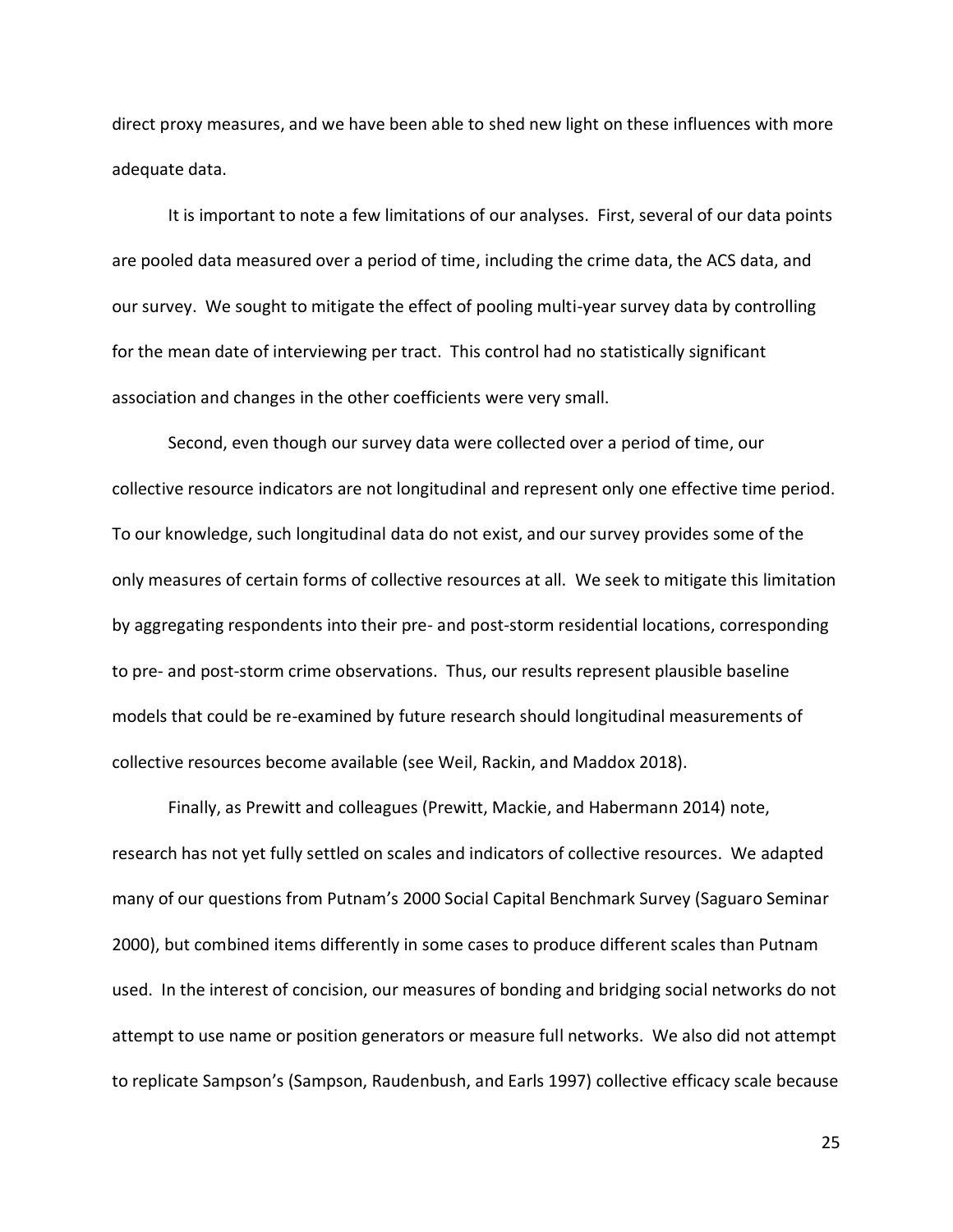our research was focused on disaster recovery, while many of the collective efficacy items focus on responses to delinquency.

Our findings indicate that certain forms of collective resources affect violent crime, while others do not. More broadly, our findings suggest that we probably stand closer to the beginning of research on collective resources than to its consolidation, largely because so little data have been available. Indeed, collective resources might produce different effects on different social outcomes, besides violent crime. Take civic engagement. Our analyses showed that civic engagement did not affect violent crime in New Orleans once concentrated disadvantage was taken into account. Yet other studies in post-Katrina New Orleans have shown that civic engagement helped residents achieve shared goals like repopulation or blight reduction (Weil 2012; Weil, Rackin, and Maddox 2018). Perhaps it matters whether the goals or social outcomes are cooperative or adversarial. Thus, neighborhood residents cannot easily organize against violent crime because perpetrators are uncooperative, dangerous, and adaptive. At the same time, neighborhood residents may be able to cooperate to take collective measures to achieve goals that are held in common, like recovery from a disaster. We cannot pursue such interpretations further here, but clearly, there is much room for further research.

Thus, we may still be at an early stage of mapping out the effects of different types of collective resources on social outcomes like violent crime or disaster recovery. Our analysis sheds new light on these processes and provides a new benchmark in an important city. Just as importantly, our study demonstrates the importance of collecting data on collective resources, which has remained too rare. The recent initiative by the American Housing Survey to measure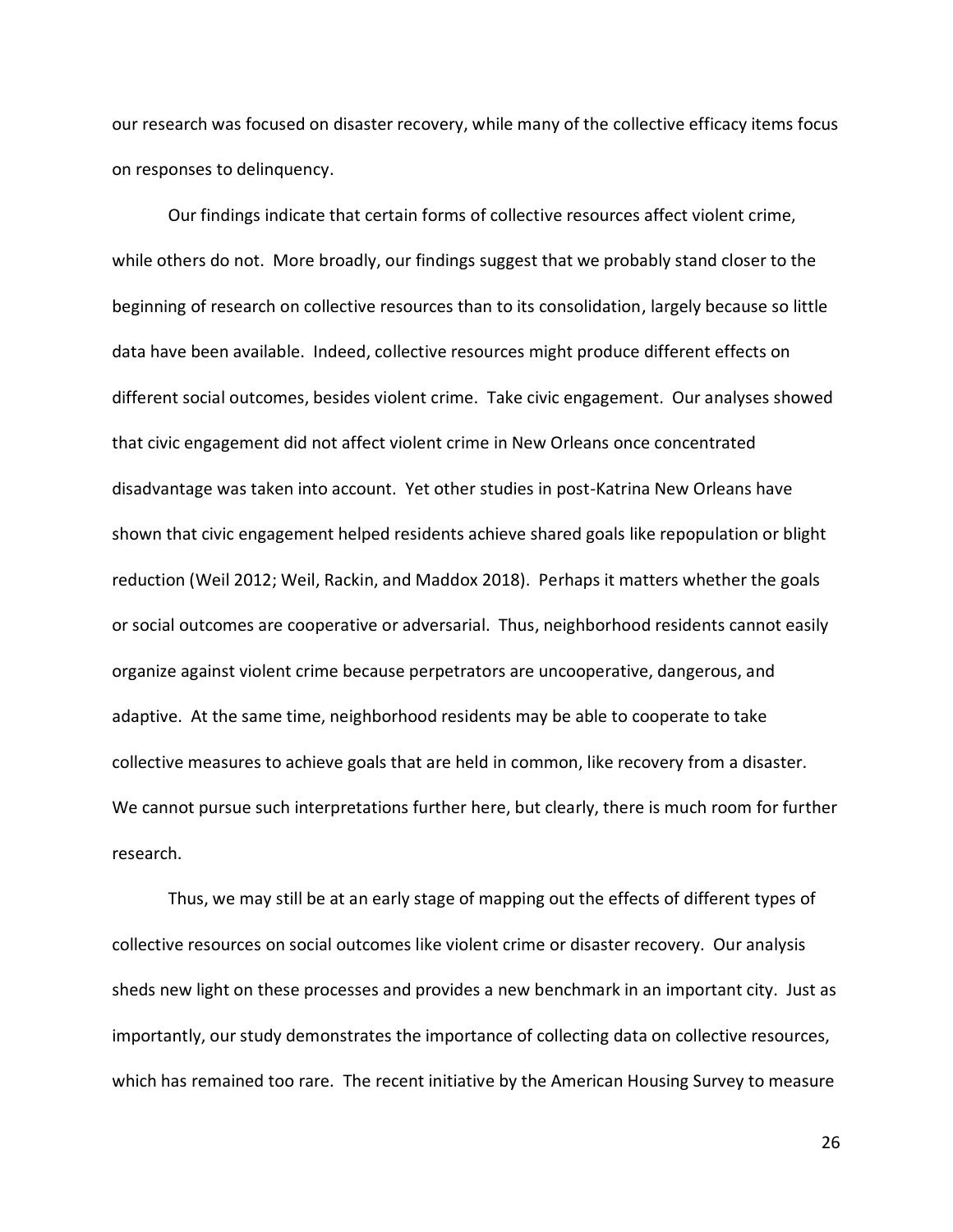collective efficacy in many cities over time (Prewitt, Mackie, and Habermann 2014) is an important step in that direction. These data, and data on other forms of collective resources, can permit comparative and historical analysis, which can help us develop a fuller understanding of how collective resources operate.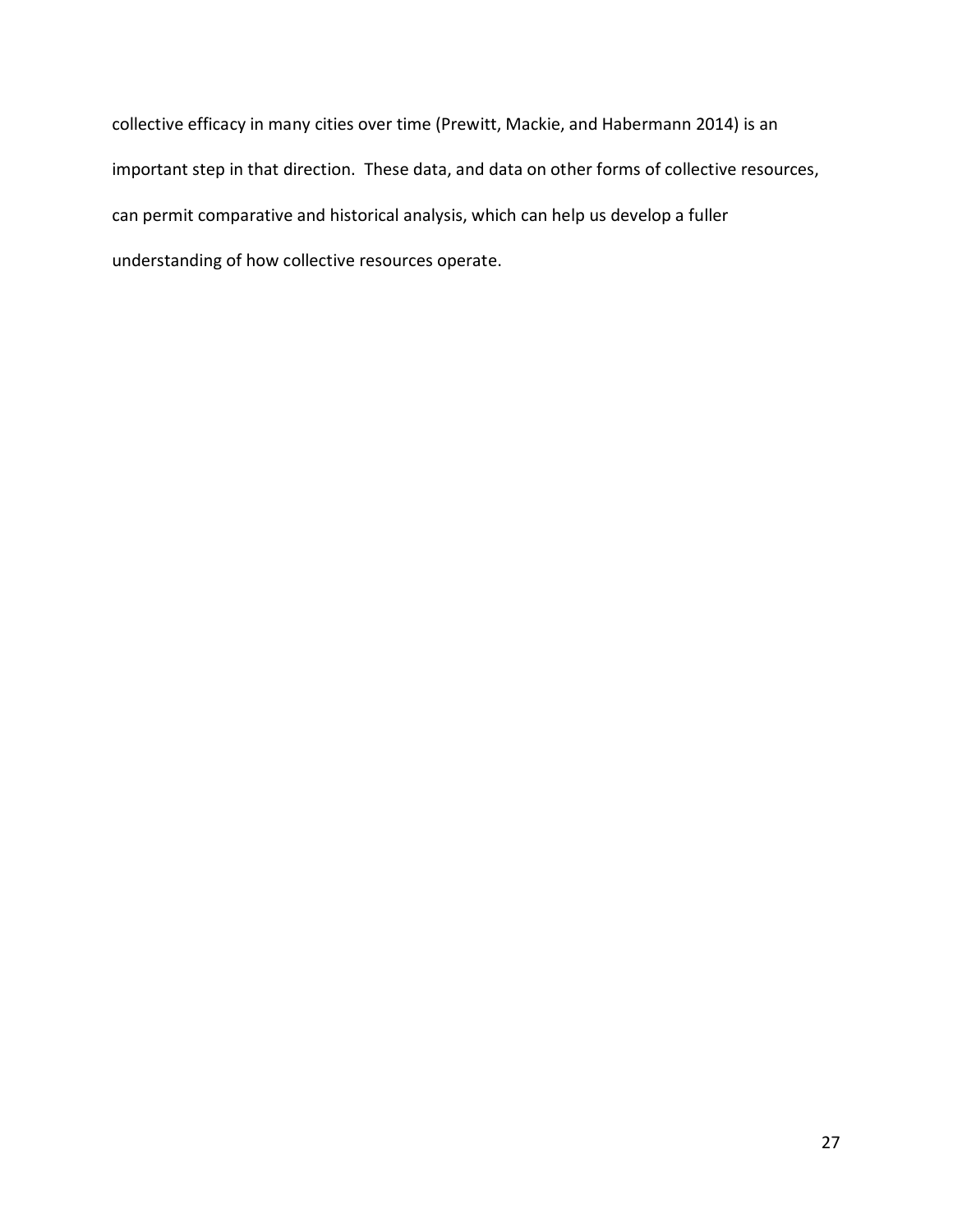### **References**

- Aldrich, Daniel P. 2012. *Building Resilience: Social Capital in Post-Disaster Recovery*. Chicago: University Of Chicago Press.
- Anselin, Luc. 2002. "Under the hood Issues in the specification and interpretation of spatial regression models." *Agricultural Economics* 27:247-267.
- Bellair, Paul E. and Christopher R. Browning. 2010. "Contemporary disorganization research: An assessment and further test of the systemic model of neighborhood crime." *Journal of Research in Crime and Delinquency* 47(4):496-521.
- Bennett, Alex S., Andrew Golub, and Eloise Dunlap. 2011. "Drug Market Reconstitution After Hurricane Katrina: Lessons For Local Drug Abuse Control Initiatives." *Justice Research And Policy: Journal Of The Justice Research And Statistics Association: JRP* 13(1):23-44.
- Bennett, Trevor, Katy Holloway, and David P. Farrington. 2006. "Does neighborhood watch reduce crime? A systematic review and meta-analysis." *Journal of Experimental Criminology* 2(4):437-458.
- Beyerlein, Kraig and John R. Hipp. 2006. "From Pews to Participation: The Effect of Congregation Activity and Context on Bridging Civic Engagement." *Social Problems* 53(1):97-117.
- Bolin, Bob. 2007. "Race, Class, Ethnicity, and Disaster Vulnerability." Pp. 113-129 in *Handbook of disaster research*, edited by Havidán Rodríguez, E. L. Quarantelli, and Russell Rowe Dynes. New York: Springer.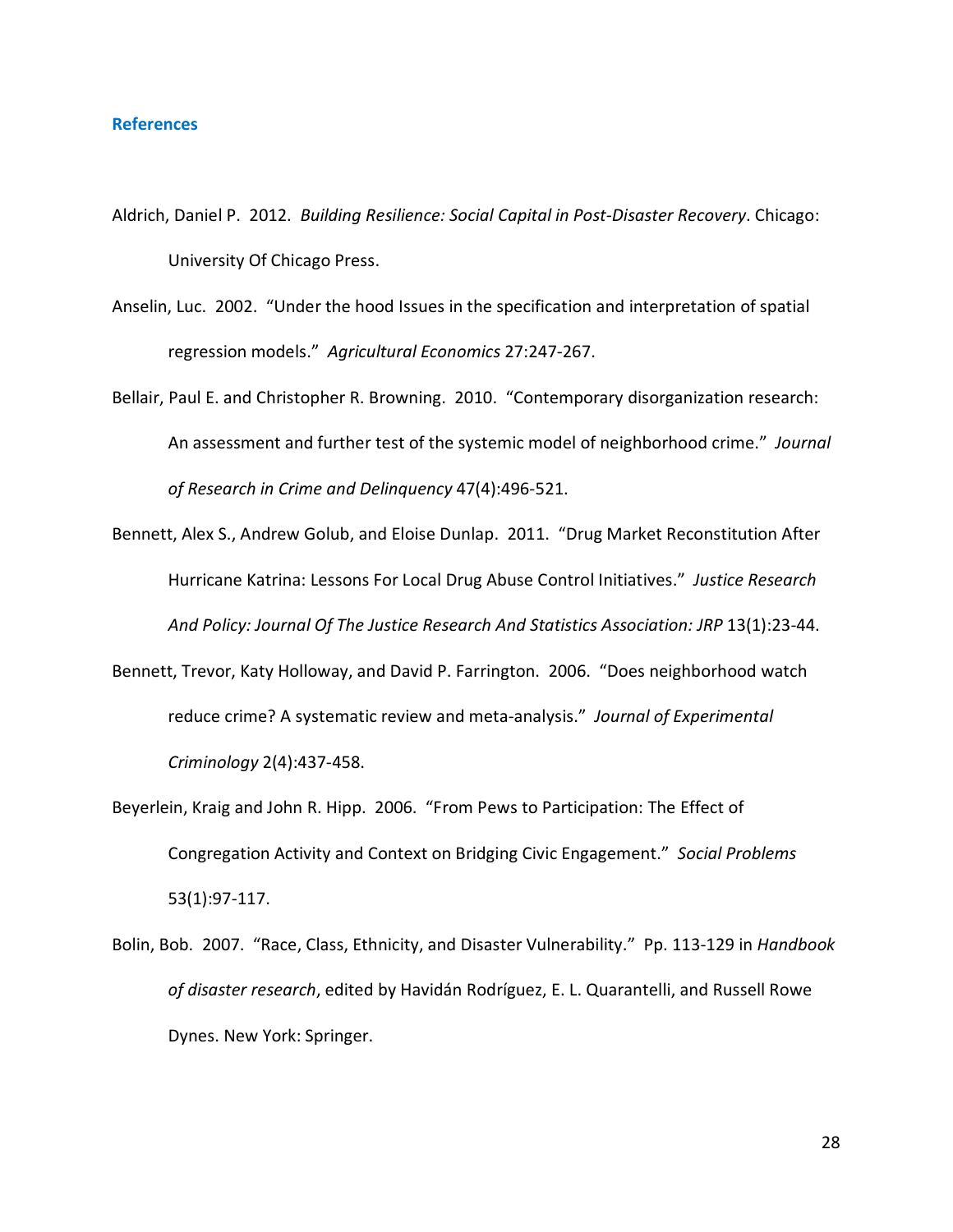- Brown, Kevin J. 2016. "You Could Get Killed Any Day in Hollygrove: A Qualitative Study of Neighborhood-Level Homicide." Urban Studies, School of Urban and Regional Studies, University of New Orleans, New Orleans.
- Browning, Christopher R., Seth L. Feinberg, and Robert D. Dietz. 2004. "The Paradox of Social Organization: Networks, Collective Efficacy, and Violent Crime in Urban Neighborhoods." *Social Forces* 83(2):503-534.
- Burns, Peter F. and Matthew O. Thomas. 2015. *Reforming New Orleans: the contentious politics of change in the Big Easy*. Ithaca; London: Cornell University Press.
- Bursik, Robert and Harold G. Grasmick. 1993. *Neighborhoods and crime: the dimensions of effective community control*. New York, Toronto: Lexington Books.
- Bursik, Robert J., Jr. 1988. "Social Disorganization And Theories Of Crime And Delinquency: Problems And Prospects." *Criminology* 26(4):519.
- Carr, Patrick J. 2003. "The New Parochialism: The Implications of the Beltway Case for Arguments Concerning Informal Social Control." *American Journal of Sociology* 108(6):1249.
- Coleman, James S. 1988. "Social Capital in the Creation of Human Capital." *American Journal of Sociology* 94(ArticleType: research-article / Issue Title: Supplement: Organizations and Institutions: Sociological and Economic Approaches to the Analysis of Social Structure / Full publication date: 1988 / Copyright © 1988 The University of Chicago Press):S95-S120.
- Corsaro, Nicholas and Robin S. Engel. 2015. "Most Challenging of Contexts." *Criminology & Public Policy* 14(3):471.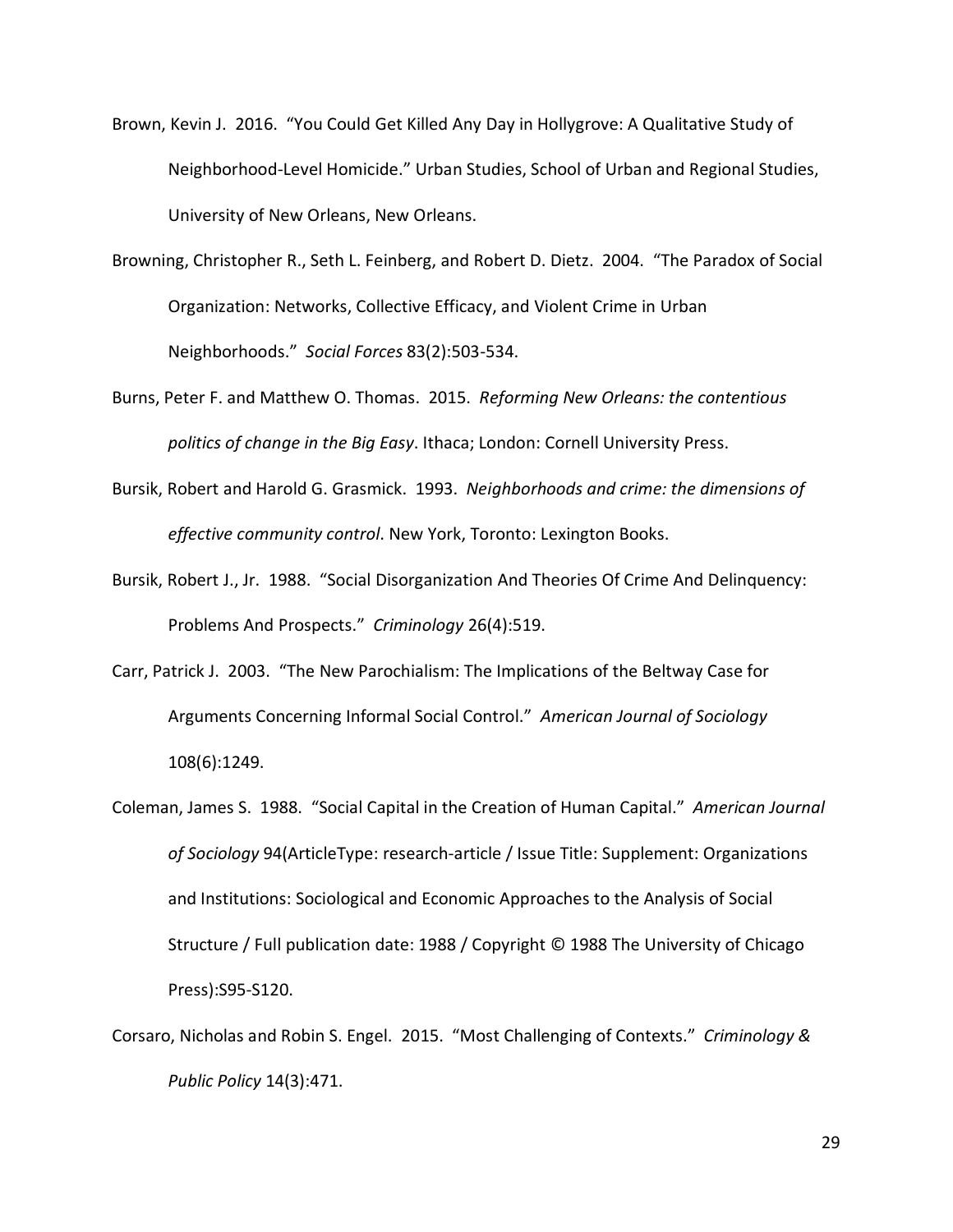- Curtis, Andrew and Jacqueline W. Mills. 2011. "Crime in Urban Post-Disaster Environments: A Methodological Framework from New Orleans." *Urban Geography* 32(4):488-510.
- Daley, Ken and Naomi Martin. 2014. "NOPD misclassified many rape cases, Inspector General audit says." *New Orleans Time Picayune*, New Orleans, May 14, 2014.
- Data Center, The. 2018, "Who Lives in New Orleans and Metro Parishes Now? January 26, 2018." Retrieved November 17, 2018. [\(http://www.datacenterresearch.org/data](http://www.datacenterresearch.org/data-resources/who-lives-in-new-orleans-now)[resources/who-lives-in-new-orleans-now\)](http://www.datacenterresearch.org/data-resources/who-lives-in-new-orleans-now).
- Desmond, Scott A., George Kikuchi, and Kristopher H. Morgan. 2010. "Congregations and Crime: Is the Spatial Distribution of Congregations Associated with Neighborhood Crime Rates?" *Journal for the Scientific Study of Religion* 49(1):37-55.
- Doucet, Jessica M. and Matthew R. Lee. 2014. "Civic Community Theory and Rates of Violence: A Review of Literature on an Emergent Theoretical Perspective." *International Journal of Rural Criminology* 2(2):151-165.
- Doucet, Jessica M. and Matthew R. Lee. 2015. "Civic communities and urban violence." *Social Science Research* 52:303-316.
- Elliott, James R. and Jeremy Pais. 2010. "When Nature Pushes Back: Environmental Impact and the Spatial Redistribution of Socially Vulnerable Populations." *Social Science Quarterly* 91(5):1187-1202.
- Frailing, Kelly and Dee Wood Harper. 2016a. "Fear, Prosocial Behavior and Looting: The Katrina Experience " Pp. 121-146 in *Crime and criminal justice in disaster, Third Edition*, edited by Dee Wood Harper and Kelly Frailing. Durham, NC: Carolina Academic Press.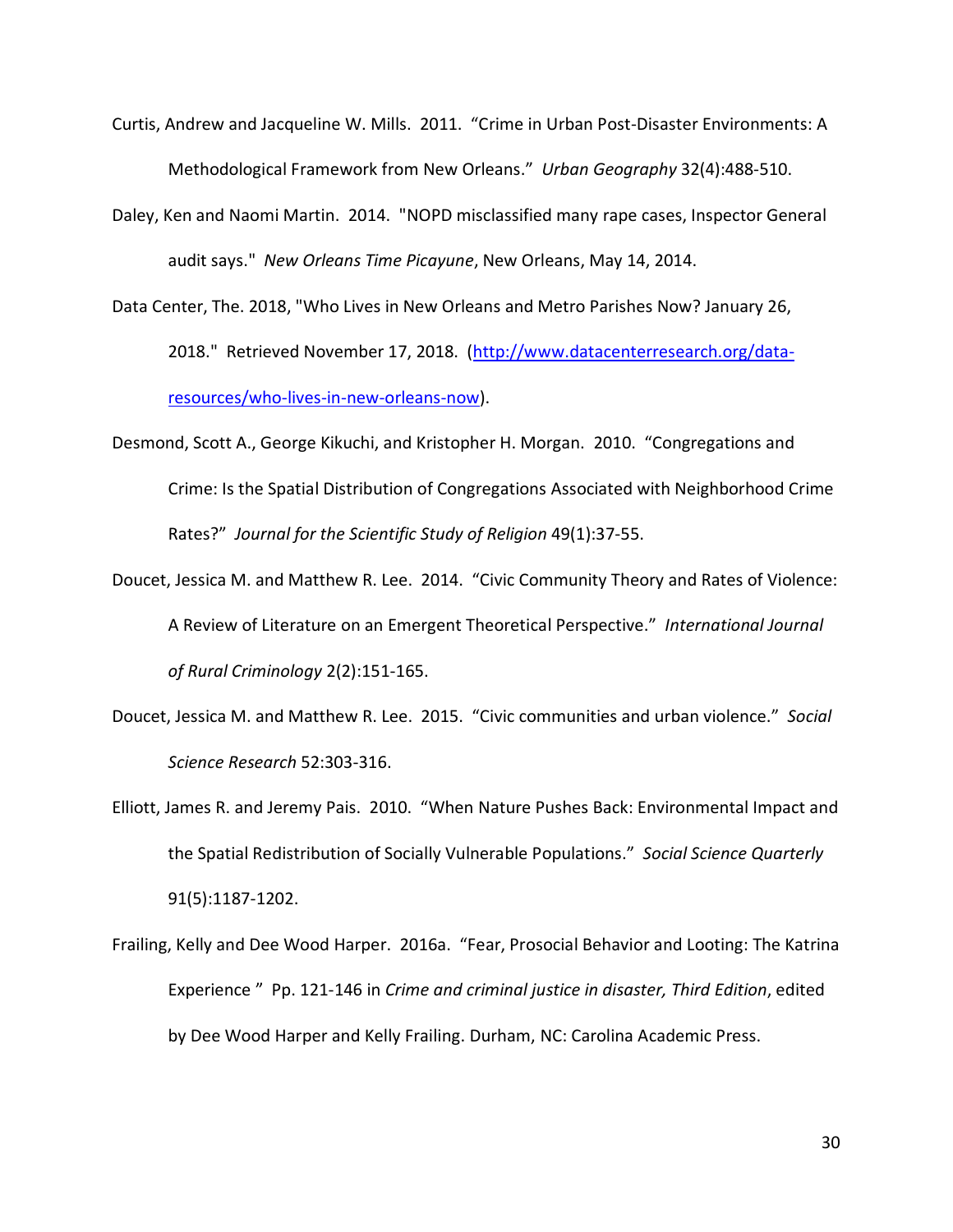Frailing, Kelly and Dee Wood Harper. 2016b. "Looking Back to Go Forward: Toward a Criminology of Disaster " Pp. 7-40 in *Crime and criminal justice in disaster, Third Edition*, edited by Dee Wood Harper and Kelly Frailing. Durham, NC: Carolina Academic Press.

GeoLytics. 2013. "Neighborhood Change Database 2010." GeoLytics, Inc.

- Grannis, Rick. 2009. *From the ground up: Translating geography into community through neighbor networks*. Princeton, NJ: Princeton University Press.
- Hipp, John R. 2016. "Collective efficacy: How is it conceptualized, how is it measured, and does it really matter for understanding perceived neighborhood crime and disorder?" *Journal of Criminal Justice* 46:32-44.
- Hipp, John R., George E. Tita, and Robert F. Greenbaum. 2009. "Drive-bys and Trade-ups: Examining the Directionality of the Crime and Residential Instability Relationship." *Social Forces* 87(4):1777-1812.
- Hipp, John R. and Rebecca Wickes. 2016. "Violence in urban neighborhoods: A longitudinal study of collective efficacy and violent crime." *Journal of Quantitative Criminology*.
- Hipp, John R. and James C. Wo. 2015. "Collective Efficacy and Crime." *International Encyclopedia of the Social & Behavioral Sciences* 4:169-173.
- Janowitz, Morris. 1978. *The Last Half-Century: Societal Change and Politics in America*. Chicago: University of Chicago.
- Kirk, David S. 2015. "A natural experiment of the consequences of concentrating former prisoners in the same neighborhoods." *Proceedings Of The National Academy Of Sciences Of The United States Of America* 112(22):6943-6948.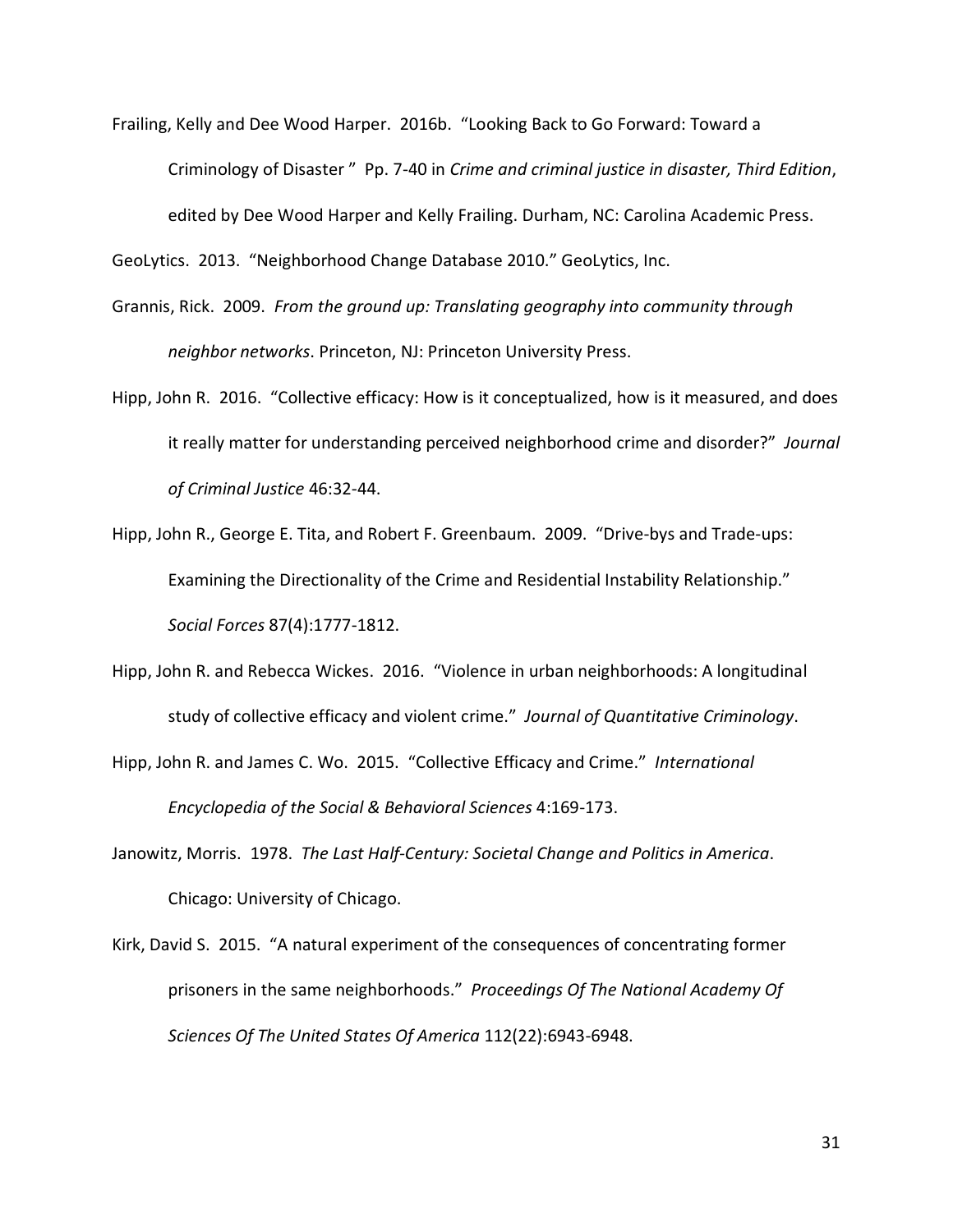- Kornhauser, Ruth Rosner. 1978. *Social sources of delinquency: an appraisal of analytic models*. Chicago: University of Chicago Press.
- Kubrin, Charis E. 2003. "Structural Covariates Of Homicide Rates: Does Type Of Homicide Matter?" *Journal of Research in Crime & Delinquency* 40(2):139-170.
- Kubrin, Charis E. and John R. Hipp. 2016. "Do Fringe Banks Create Fringe Neighborhoods? Examining the Spatial Relationship between Fringe Banking and Neighborhood Crime Rates." *JQ: Justice Quarterly* 33(5):755.
- Kubrin, Charis E. and James C. Wo. 2016. "Social Disorganization Theory's Greatest Challenge: Linking Structural Characteristics to Crime in Socially Disorganized Communities." Pp. 121-136 in *The Handbook of Criminological Theory*, vol. 4, edited by Alex R. Piquero. Malden, MA: Wiley.
- Lee, Matthew R. and John P. Bartkowski. 2004. "Love Thy Neighbor? Moral Communities, Civic Engagement, and Juvenile Homicide in Rural Areas." *Social Forces (University of North Carolina Press)* 82(3):1001-1035.
- Meyer, Michelle A. 2018. "Social Capital in Disaster Research." Pp. 263-286 in *Handbook of disaster research, Second edition*, edited by Havidán Rodriguez, William Donner, and Joseph E. Trainor. New York SpringerNature.
- Nakagawa, Yuko and Rajib Shaw. 2004. "Social Capital: A Missing Link to Disaster Recovery." *International Journal of Mass Emergencies and Disasters* 22(1):5-34.
- Papachristos, Andrew V., Chris M. Smith, Mary L. Scherer, and Melissa A. Fugiero. 2011. "More Coffee, Less Crime? The Relationship between Gentrification and Neighborhood Crime Rates in Chicago, 1991 to 2005." *City & Community* 10(3):215-240.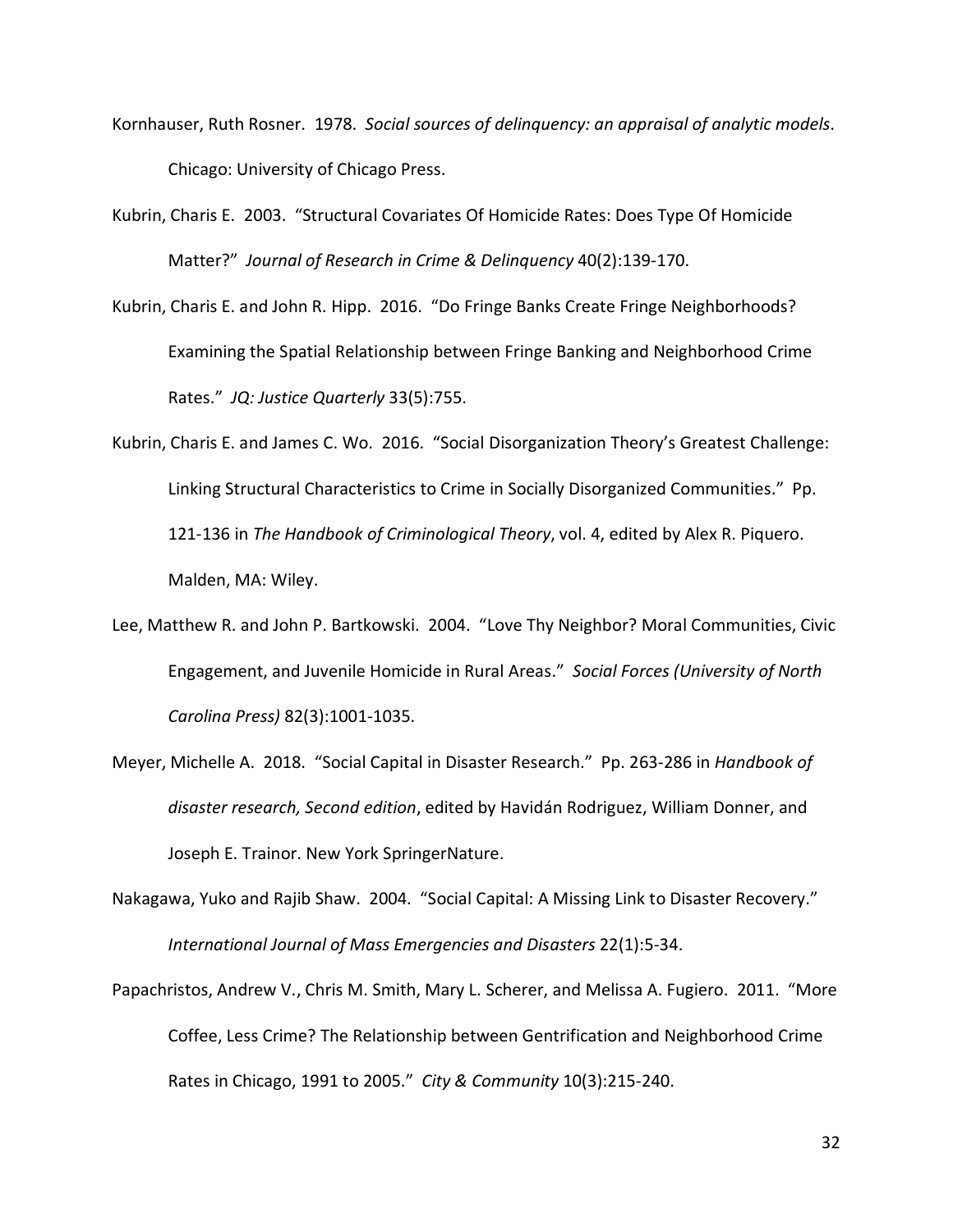- Pattillo, Mary E. 1999. *Black picket fences: privilege and peril among the Black middle class*. Chicago: University of Chicago Press.
- Peterson, Ruth D. and Lauren Joy Krivo. 2010. *Divergent social worlds. [electronic resource] : neighborhood crime and the racial-spatial divide*: New York : Russell Sage Foundation, c2010. (Baltimore, Md. : Project MUSE, 2014).
- Prelog, Andrew J. 2016. "Modeling the Relationship between Natural Disasters and Crime in the United States." *Natural Hazards Review* 17(1):4015011-1-4015011-11.
- Prewitt, Kenneth, Christopher D. Mackie, and Hermann Habermann. 2014. *Civic Engagement and Social Cohesion: Measuring Dimensions of Social Capital to Inform Policy*. Washington, DC: National Research Council, The National Academies Press.
- Putnam, Robert D. 2000. *Bowling Alone: The Collapse and Revival of American Community*. New York: Simon & Schuster.
- Pyrooz, D. C. 2012. "Structural Covariates of Gang Homicide in Large US Cities." *Journal of Research in Crime and Delinquency* 49(4):489-518.
- Quarantelli, E. and R. Dynes. 1977. "Response to social crisis and disaster." *Annual Review of Sociology* 3(1):23-49.

Rodriguez, Havidan, Joseph Trainor, and Enrico L. Quarantelli. 2006. "Rising to the Challenges of a Catastrophe: The Emergent and Prosocial Behavior Following Hurricane Katrina." *Annals of the American Academy of Political and Social Science* 604:82-101.

Saguaro Seminar, The. 2000, "Social Capital Community Benchmark Survey"*,* Retrieved September 21, 2017,

(https://sites.hks.harvard.edu/saguaro/communitysurvey/index.html).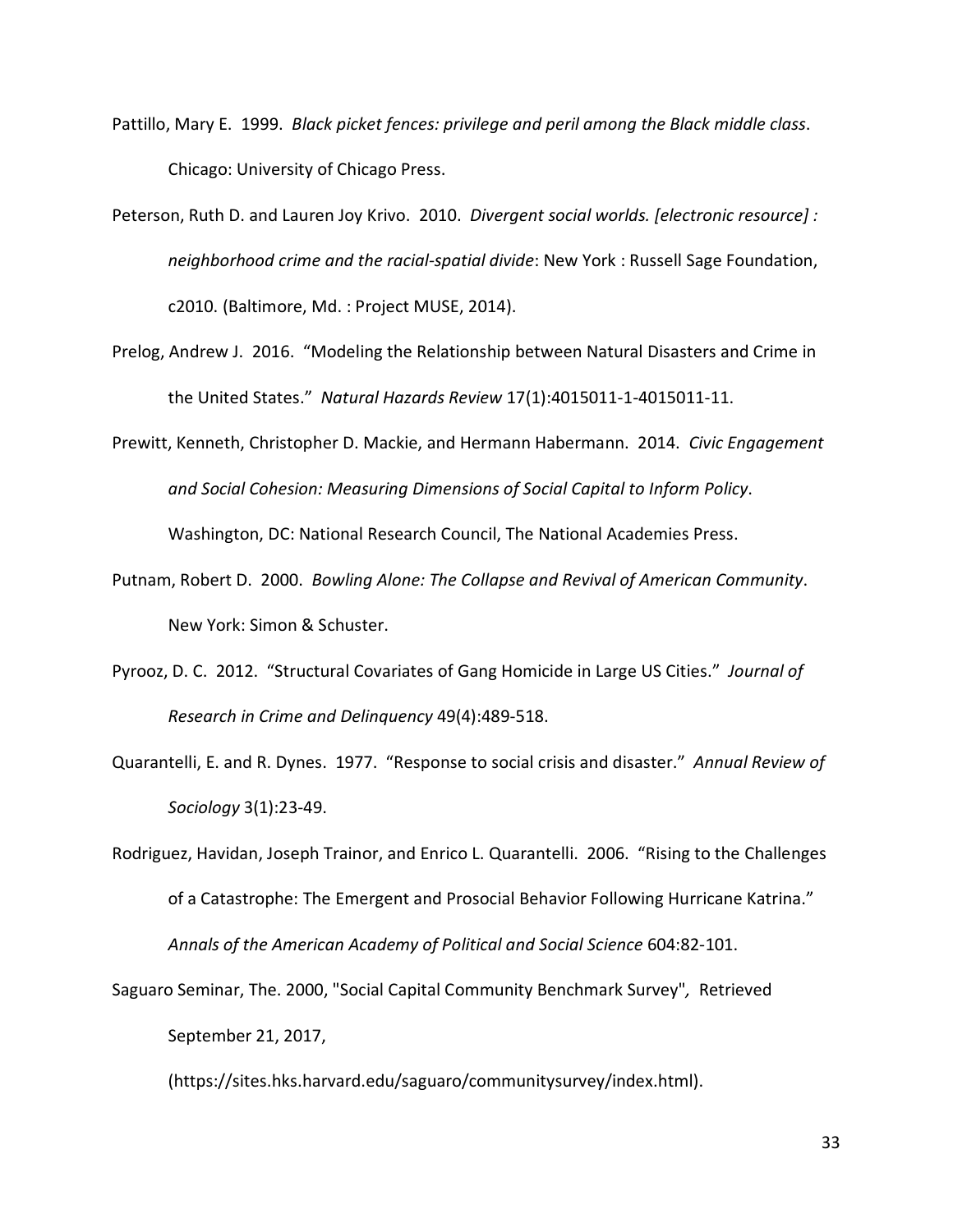- Sampson, Robert J. 2012. *Great American city: Chicago and the enduring neighborhood effect*. Chicago ; London: The University of Chicago Press.
- Sampson, Robert J. and W. Byron Groves. 1989. "Community Structure and Crime: Testing Social-Disorganization Theory." *American Journal of Sociology* 94(4):774-802.
- Sampson, Robert J., Stephen W. Raudenbush, and Felton Earls. 1997. "Neighborhoods and violent crime: A multilevel study of collective efficacy." *Science* 277(5328):918-924.
- Schultz, Jessica and James R. Elliott. 2013. "Natural disasters and local demographic change in the United States." *Population and Environment: A Journal of Interdisciplinary Studies* 34(3):293-312.
- Seidman, Karl F. 2013. *Coming Home to New Orleans: Neighborhood Rebuilding After Katrina*. New York: Oxford University Press.
- Shaw, Clifford Robe and Henry D. McKay. 1942. *Juvenile delinquency and urban areas, a study of rates of delinquents in relation to differential characteristics of local communities in American cities*. Chicago: The University of Chicago Press.
- Simon, David and Edward Burns. 1997. *The Corner: A Year in the Life of an Inner-City Neighborhood*. New York: Broadway Books.

Skogan, Wesley G. 1988. "Community Organizations and Crime." *Crime and Justice*:39.

- Skogan, Wesley G. 2012a. "Collective action, structural disadvantage, and crime." *Tides and Currents in Police Theories: Journal of Police Studies* 25:135-152.
- Skogan, Wesley G. 2012b. "Disorder and Crime." in *The Oxford Handbook of Crime Prevention*, edited by David P. Farrington and Brandon C. Welsh. Oxford: Oxford University Press.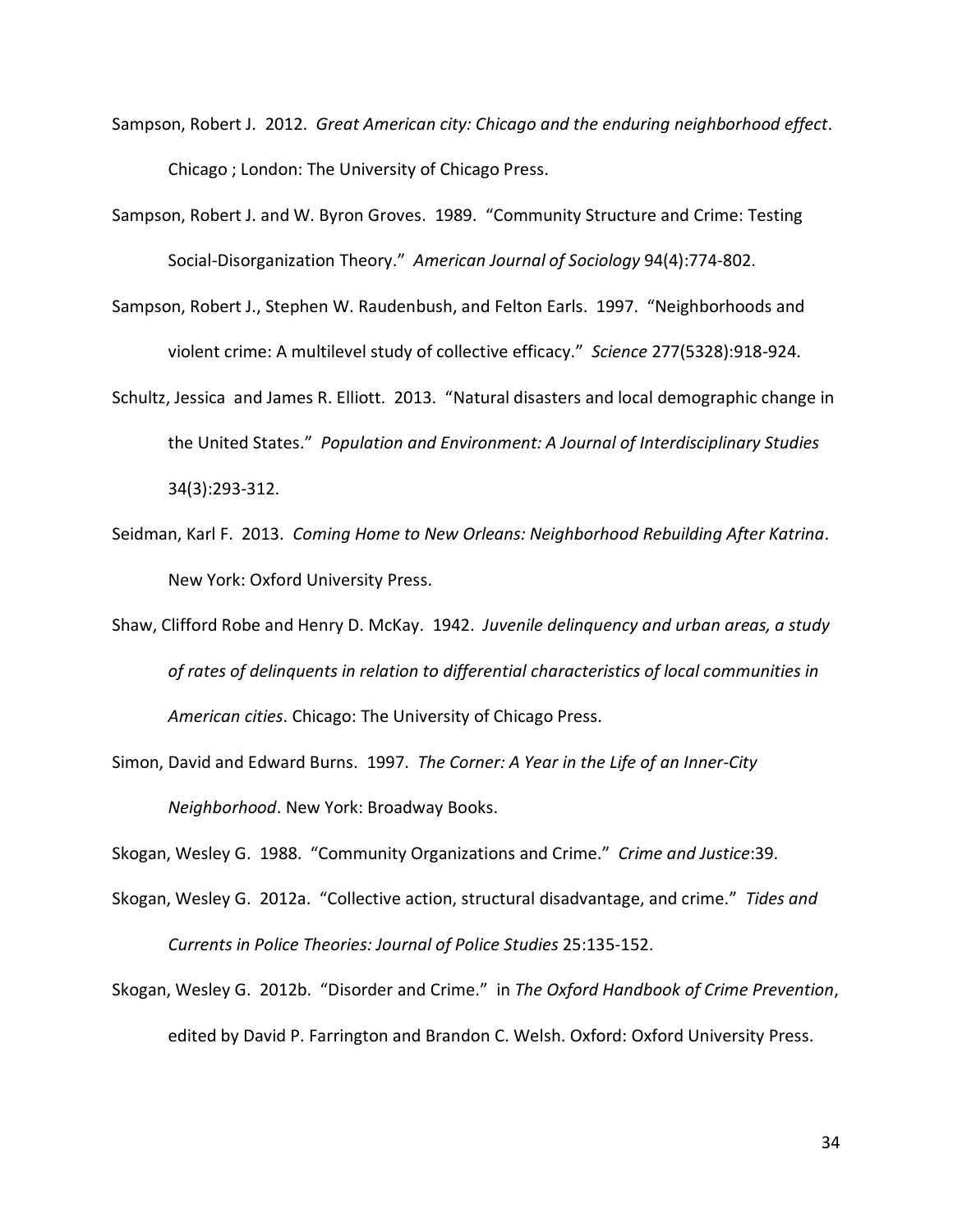- Solnit, Rebecca. 2009. *A paradise built in hell: The extraordinary communities that arise in disasters*. New York: Viking.
- Spencer, Nekeisha O. 2016. "Look what the hurricanes just blew in: analyzing the impact of the storm on criminal activities." *Journal of Crime and Justice*:1-13.

U.S. Census Bureau; American Community Survey. Retrieved July 30, 2016

[\(http://factfinder2.census.gov/faces/nav/jsf/pages/index.xhtml\)](http://factfinder2.census.gov/faces/nav/jsf/pages/index.xhtml).

- Valasik, Matthew, Michael S. Barton, Shannon E. Reid, and George E. Tita. 2017. "Barriocide: Investigating the Temporal and Spatial Influence of Neighborhood Structural Characteristics on Gang and Non-Gang Homicides in East Los Angeles." *Homicide Studies*:1088767917726807.
- Verba, Sidney, Kay Lehman Schlozman, and Henry E. Brady. 1995. *Voice and Equality: Civic Voluntarism in American Politics*. Cambridge, Massachusetts: Harvard University Press.
- Warner, Barbara D. 2007. "Directly intervene or call the authorities? A study of forms of neighborhood social control within a social disorganization framework." *Criminology: An Interdisciplinary Journal* 45(1):99-129.
- Weil, Frederick D. 2011. "Rise of Community Organizations, Citizen Engagement, and New Institutions." Pp. 201-219 in *Resilience and Opportunity: Lessons from the U.S. Gulf Coast after Katrina and Rita*, edited by Amy Liu, Roland V Anglin, Richard Mizelle, and Allison Plyer. Washington, DC: Brookings Institution Press.
- Weil, Frederick D. 2012. "Can Citizens Affect Urban Policy? Blight Reduction in Post-Katrina New Orleans." Paper presented at the conference, Annual Meetings of the American Political Science Association, New Orleans, August 6, 2012.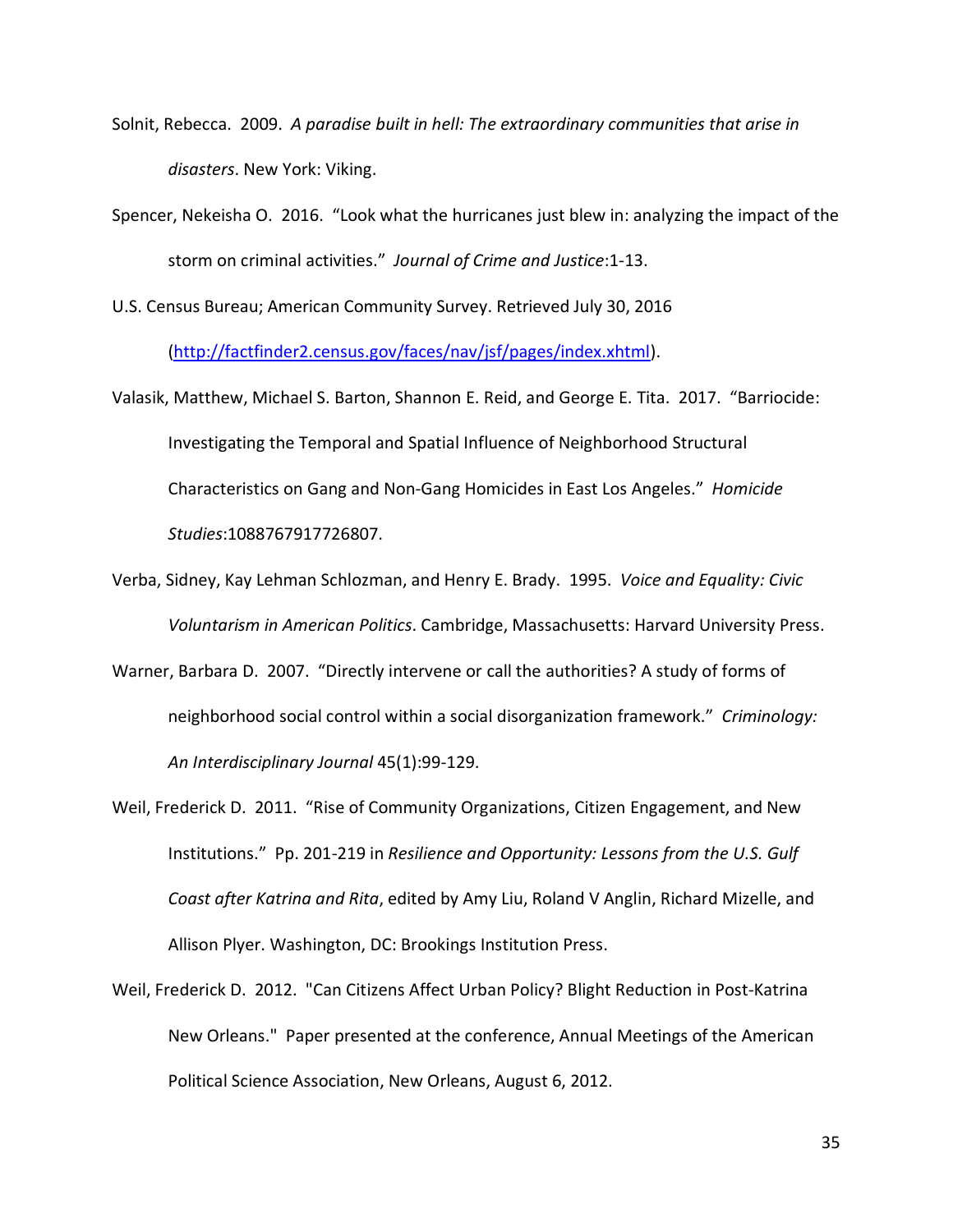- Weil, Frederick D., Heather M. Rackin, and David Maddox. 2018. "Collective resources in the repopulation of New Orleans after Hurricane Katrina." *Natural Hazards* 94(2):927-952.
- Wellford, Charles F., Brenda J. Bond, and Sean Goodison. 2011. "Crime in New Orleans: Analyzing crime trends and New Orleans' responses to crime." New Orleans Office of Inspector General.
- Whyte, William Foote. 1943. *Street Corner Society: The Social Structure of an Italian Slum*. Chicago: University of Chicago Press.
- Wilson, William Julius. 1987. *The Truly Disadvantaged: The Inner City, The Underclass, and Public Policy*. Chicago: University of Chicago Press.
- Wo, James C. 2014. "Community Context of Crime: A Longitudinal Examination of the Effects of Local Institutions on Neighborhood Crime." *Crime & Delinquency*:1–27.
- Wo, James C., John R. Hipp, and Adam Boessen. 2016. "Voluntary Organizations and Neighborhood Crime: A Dynamic Perspective." *Criminology* 54(2):212-241.
- Woolcock, Michael. 1998. "Social capital and economic development: Toward a theoretical synthesis and policy framework." *Theory & Society* 27(2):151-208.
- Wooten, Tom. 2012. *We Shall Not Be Moved: Rebuilding Home in the Wake of Katrina*. Boston: Beacon Press.
- Zahran, Sammy, Tara O'Connor Shelley, Lori Peek, and Samuel D. Brody. 2009. "Natural Disasters and Social Order: Modeling Crime Outcomes in Florida." *International Journal of Mass Emergencies & Disasters* 27(1):26-52.
- Zorbaugh, Harvey Warren. 1929. *The Gold coast and slum; a sociological study of Chicago's Near North side*. Chicago, Ill.,: The University of Chicago Press.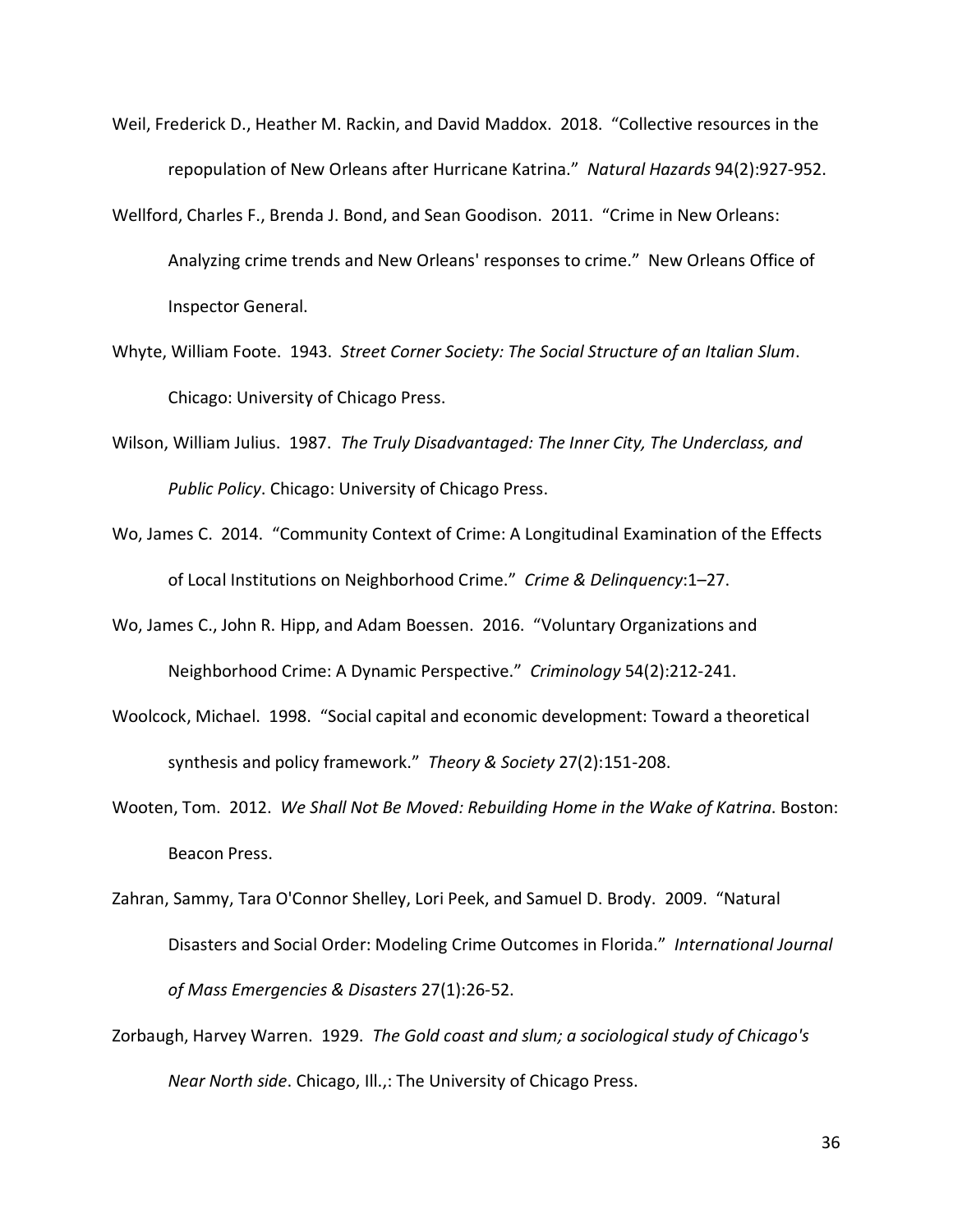# **Tables**

## Table 1. Descriptive Statistics

|                                          | (1) 2001-2003 |           |          | (2) 2008-2010 |          | (3) 2013-2015 |  |
|------------------------------------------|---------------|-----------|----------|---------------|----------|---------------|--|
|                                          | Mean          | <b>SD</b> | Mean     | SD.           | Mean     | SD.           |  |
| Variables in the Analysis                |               |           |          |               |          |               |  |
|                                          |               |           |          |               |          |               |  |
| <b>Violent Crime</b>                     | 84.818        | 95.121    | 40.188   | 49.365        | 111.776  | 140.933       |  |
| <b>Social Trust</b>                      | 2.509         | 0.265     | 2.507    | 0.263         | 2.507    | 0.263         |  |
| <b>Bonding Social Networks</b>           | $-0.036$      | 0.386     | $-0.024$ | 0.397         | $-0.024$ | 0.397         |  |
| <b>Bridging Social Networks</b>          | $-0.025$      | 0.342     | $-0.008$ | 0.349         | $-0.008$ | 0.349         |  |
| Civic Engagement                         | $-0.005$      | 0.416     | 0.024    | 0.413         | 0.024    | 0.413         |  |
| Concentrated Disadvantage                | $-0.006$      | 0.903     | 0.010    | 0.720         | 0.006    | 0.757         |  |
|                                          |               |           |          |               |          |               |  |
| Background Variables not in the Analysis |               |           |          |               |          |               |  |
|                                          |               |           |          |               |          |               |  |
| Percent Black                            | 63.855        | 33.303    | 60.546   | 35.409        | 58.729   | 34.528        |  |
| Avg Family Income (in 2014 \$)           | \$72,038      | \$51,900  | \$75,395 | \$57,037      | \$77,825 | \$57,791      |  |

Bolded show significant differences compared to the first time period (p<.05).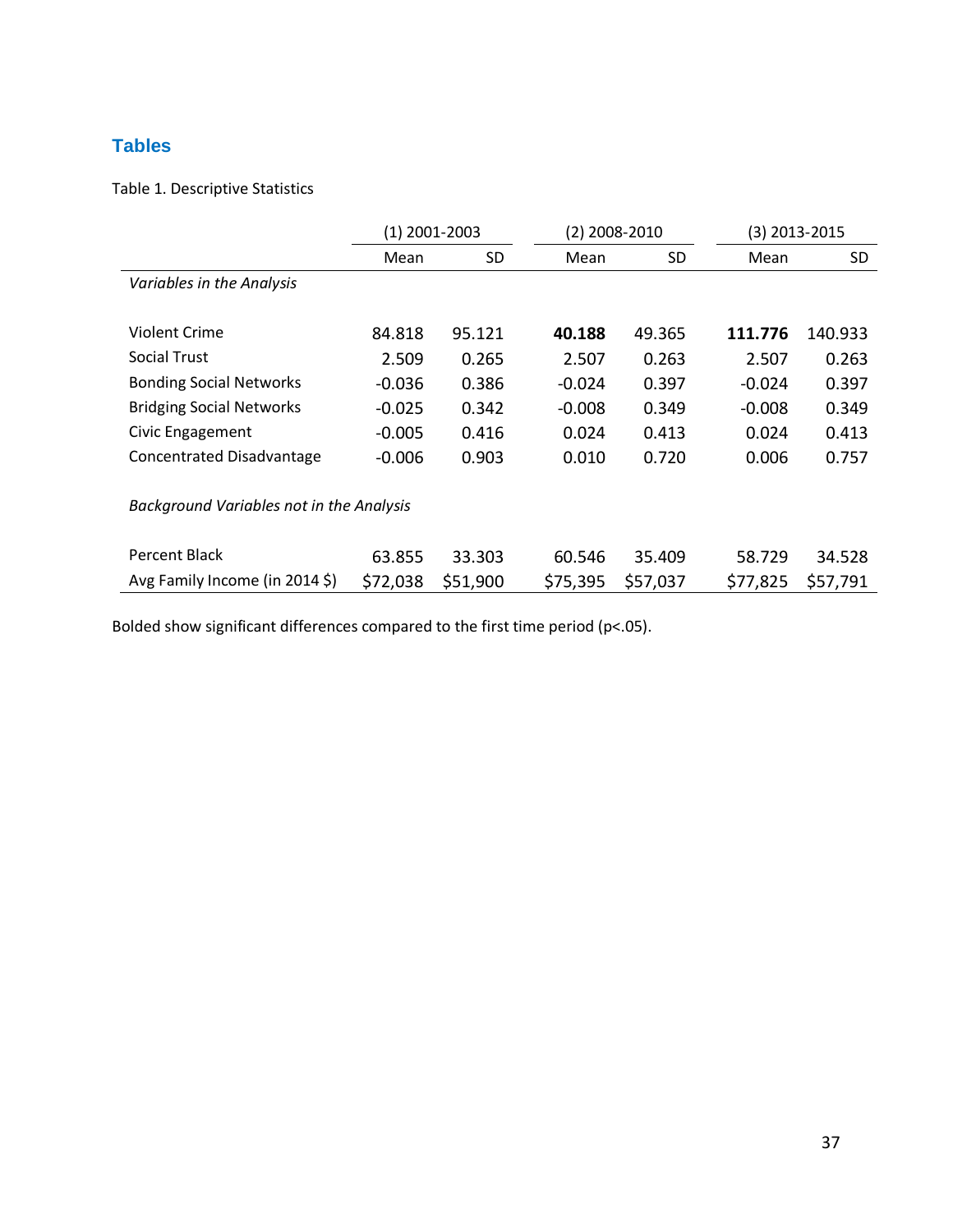| Table 2. Predictors of Violent Crime in New Orleans before and after Hurricane Katrina: Negative |  |  |
|--------------------------------------------------------------------------------------------------|--|--|
| <b>Binomial Regressions</b>                                                                      |  |  |

|                                 | (1) 2001-2003 | $(2)$ 2008-2010 | $(3)$ 2013-2015 |
|---------------------------------|---------------|-----------------|-----------------|
| <b>Social Trust</b>             | $0.654+$      | $0.318***$      | $0.444**$       |
|                                 | (0.164)       | (0.085)         | (0.129)         |
| <b>Bonding Social Networks</b>  | $1.551*$      | 1.173           | $1.472+$        |
|                                 | (0.329)       | (0.235)         | (0.311)         |
| <b>Bridging Social Networks</b> | $0.607*$      | $0.627*$        | $0.563**$       |
|                                 | (0.132)       | (0.130)         | (0.116)         |
| Civic Engagement                | 0.854         | 0.944           | 0.870           |
|                                 | (0.116)       | (0.134)         | (0.122)         |
| Concentrated Disadvantage       | $1.297**$     | $1.214*$        | 1.288**         |
|                                 | (0.106)       | (0.113)         | (0.126)         |
| Spatial Lag                     | $1.006***$    | $1.015***$      | $1.009***$      |
|                                 | (0.001)       | (0.002)         | (0.001)         |
| Time Since Katrina              | 1.000         | 1.000           | 1.000           |
|                                 | (0.000)       | (0.000)         | (0.000)         |
| N                               | 165           | 165             | 165             |

Exponentiated coefficients; Standard errors in parentheses

\* p<0.05; \*\* p<0.01; \*\*\* p<0.001

Bolded show significant differences compared to the first time period (p<.05).